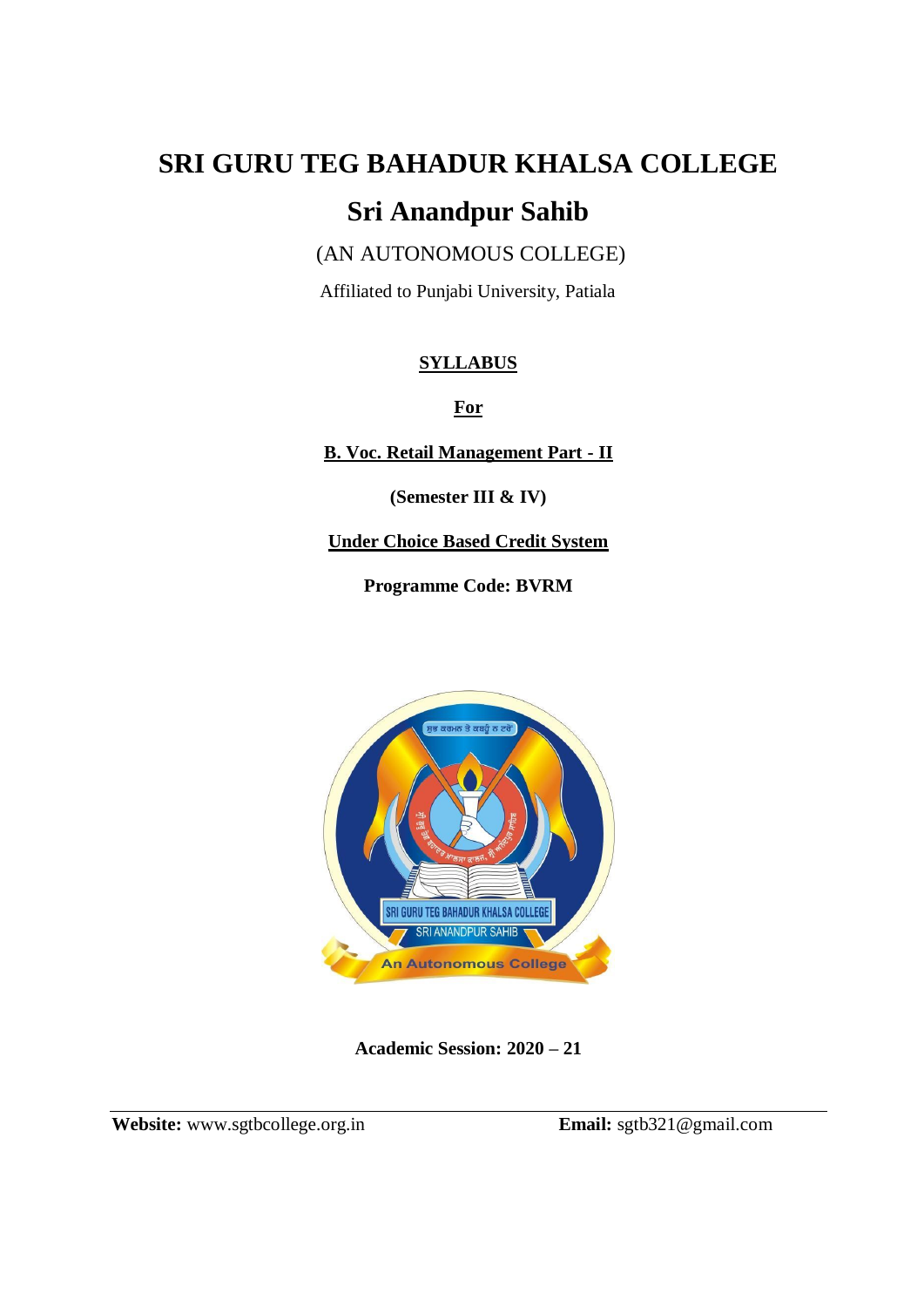### **Scheme of Syllabus for Bachelor of Vocation**

### **(B.Voc.) Retail Management: II (3rd Semester)**

### **As per CBCS**

### **Session 2020-21**

| <b>Semester III</b> |                                                          |     |     |              |                                |                     |                     |                              |
|---------------------|----------------------------------------------------------|-----|-----|--------------|--------------------------------|---------------------|---------------------|------------------------------|
| S. No.              | <b>Subject</b>                                           | Th. | Pr. | <b>Hours</b> | <b>Total</b><br><b>Credits</b> | Ex.<br><b>Marks</b> | In.<br><b>Marks</b> | <b>Total</b><br><b>Marks</b> |
| <b>BVRM-301</b>     | Financial<br>Management                                  | 5   |     | 90           | 6                              | 70                  | 30                  | 100                          |
| <b>BVRM-302</b>     | Advertising $\&$<br><b>Sales Management</b>              | 5   |     | 90           | 6                              | 70                  | 30                  | 100                          |
| <b>BVRM-303</b>     | Retail Stores &<br>Operation<br>Management               | 5   |     | 90           | 6                              | 70                  | 30                  | 100                          |
| <b>BVRM-304</b>     | Health & Safety<br><b>Management Issues</b><br>in Retail | 5   |     | 90           | 6                              | 70                  | 30                  | 100                          |
| <b>BVRM-305</b>     | Workshop on<br>Marketing<br>Management                   |     | 3   | 45           | 3                              |                     | 50                  | 50                           |
| <b>BVRM-306</b>     | Seminar on<br>Communication<br><b>Skills</b>             |     | 3   | 45           | 3                              |                     | 50                  | 50                           |
|                     | <b>Total</b>                                             | 20  | 6   | 450          | 30                             | 280                 | 220                 | 500                          |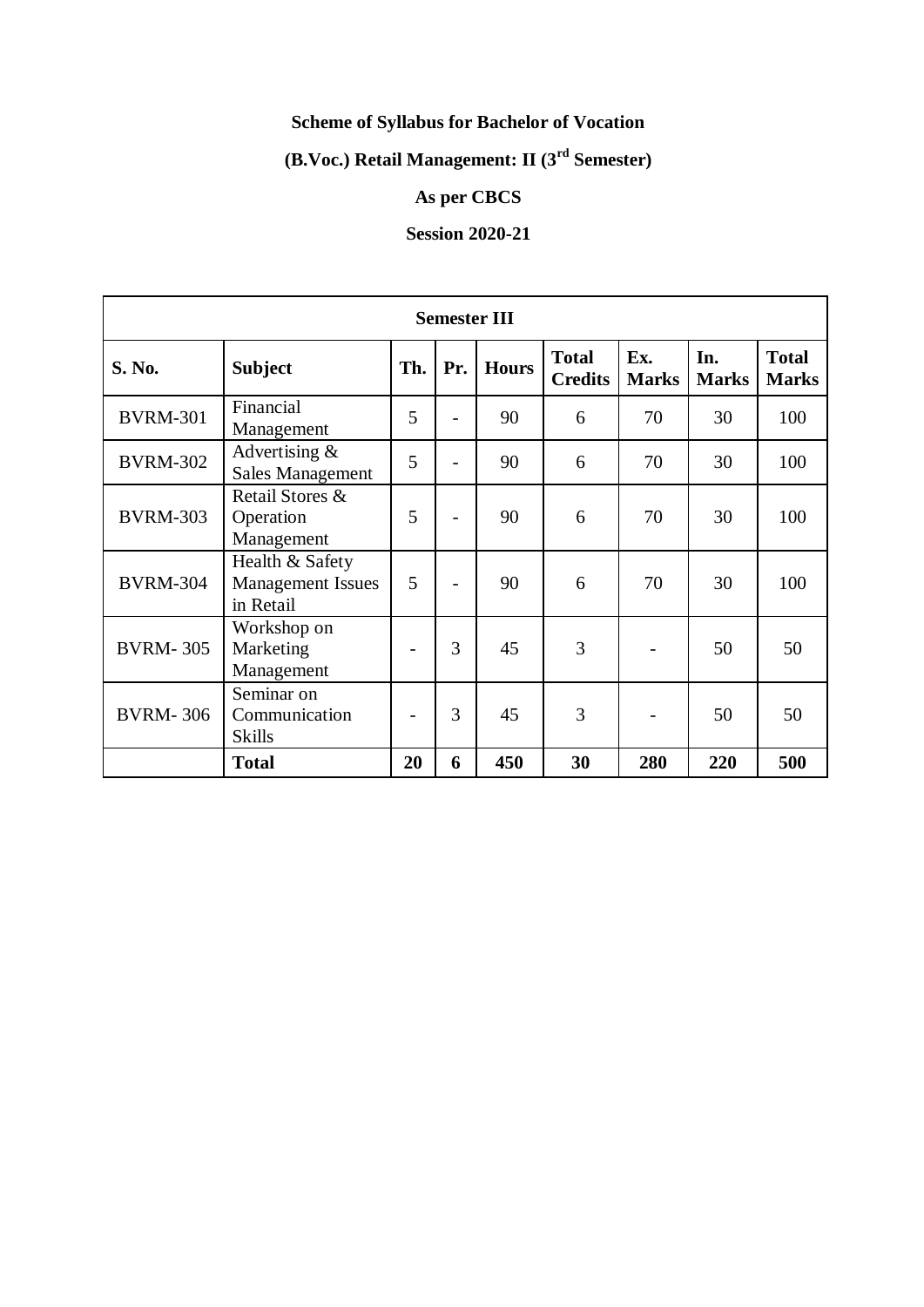B. Voc. Retail Management – II (Semester – III )

### **BVRM 301: FINANCIAL MANAGEMENT**

| <b>Teaching Hours per week: 5</b> | <b>Max. Marks: 100</b>                            |
|-----------------------------------|---------------------------------------------------|
| Time Allowed: 3 Hrs               | <b>Internal Assessment: 30 Marks</b>              |
| Pass Marks: 35%                   | <b>External Assessment: 30 Marks</b><br>Credit: 6 |

**Objective:** This paper is aimed at providing students with a comprehensive understanding of the theoretical and applied aspects of financial management.

**Course Learning Outcomes:** After completing the course, the student shall be able to:

Build an understanding of theoretical framework of financial management. This paper is aimed at providing students with an overview on financial management and its applications in retail management, Aware about investment decisions and Investment evaluation strategies of the store.

### **Course Contents**

### **GROUP I**

Finance & Financial Management: Meaning and nature; Financial goal-profit vs. wealth maximization; *Financial Planning* – Introduction; Meaning of Budget; Types of Budgets; Advantages of Budgeting; Responsibility Accounting. Meaning and significance of cost of capital; Calculation of cost of debt, Preference capital, Equity capital and retained earnings; Combined cost of capital. Sources of finance: Long term and short term.

### **GROUP II**

Capital Structure Theories – Introduction, Relevance of Capital Structure Theories, Irrelevance of Capital Structure. Asset-Based Financing – Introduction, Lease Financing, Hire Purchase Financing and Infrastructure Project Financing. Operating and Financial Leverage: Measurement of leverages; Financial and operating leverage, combined leverage. Management of Working Capital: Meaning, Significance and types of working capital.

### **INSTRUCTIONS FOR THE EXTERNAL PAPER SETTER**

English and Punjabi will be the medium of instruction and examination. The duration of written examination shall be three hours.

The question paper will be divided into three sections. Section  $- A$  and Section  $- B$  will be based on Unit – I and Unit- II of the syllabus respectively. Each of these sections will contain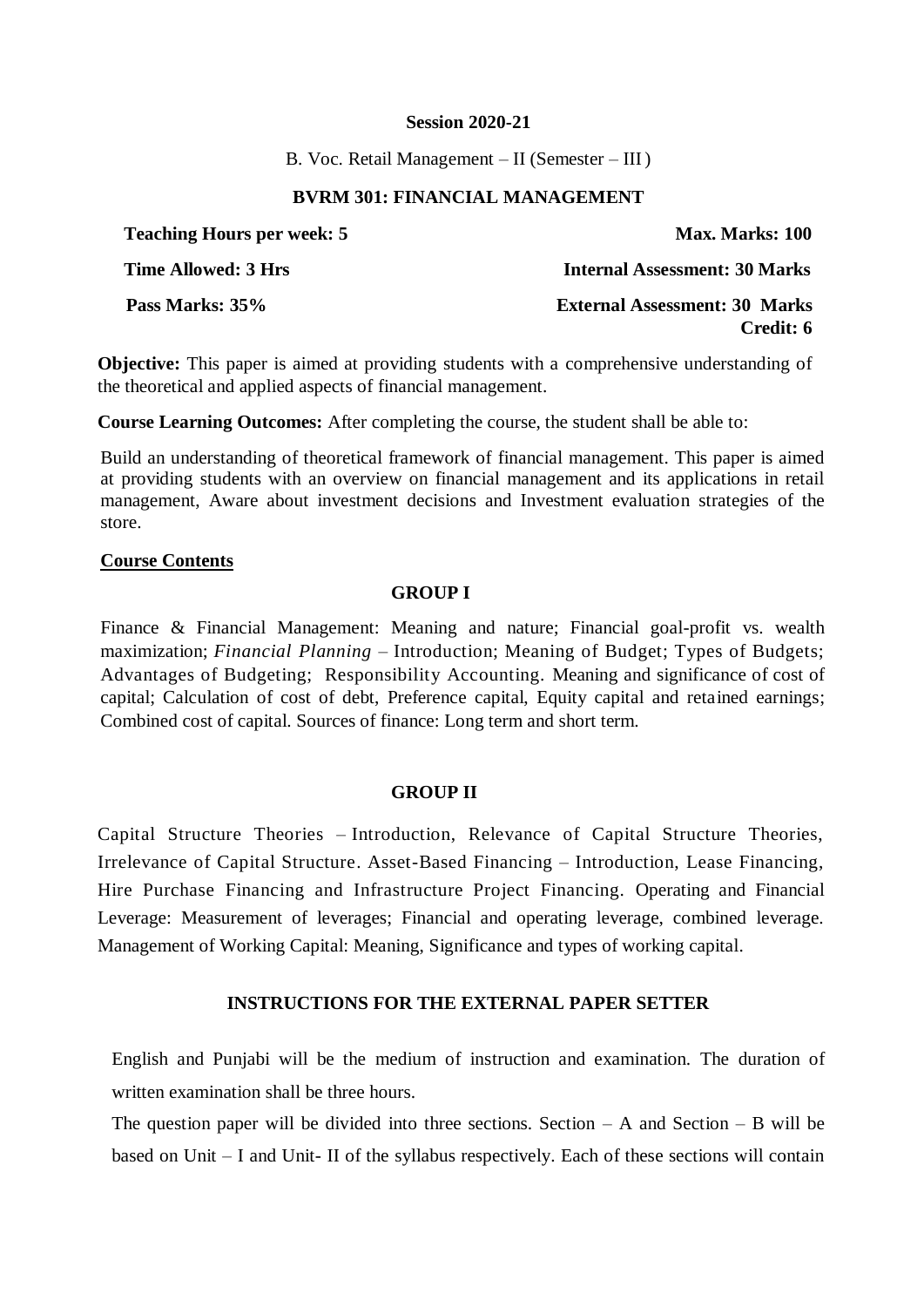four questions of 10 (Ten) marks each. The students will be required to attempt two questions from each of these sections. Section  $-C$  will be compulsory. It will be based on entire syllabus and will contain 12 short answer type questions of 3 (three) marks each out of which the students will be required to attempt any 10.

This course will carry 100 marks of which 30 marks shall be reserved for internal assessment and the remaining 70 marks for written examination to be held at the end of semester.

### **INSTRUCTIONS FOR THE CANDIDATE**

The internal assessment marks shall be based on factors such as: (a) Mid-term test (12 marks), Written assignments (12 marks), and Attendance and class Participation (06 marks).

Section – A and Section – B will be based on Unit – I and Unit- II of the syllabus respectively. Each of these sections will contain four questions of 10 (Ten) marks each. The students will be required to attempt two questions from each of these sections. Section – C will be compulsory. It will contain 12 short answer type questions of 3 (three) marks each out of which the students will be required to attempt any 10.

- 1. Berk, Jonathan and DeMarzo, Peter, "Financial Management", Person Education, Dorling Kindersley (India) Pvt Ltd.
- 2. Bhattacharya, Hrishlkas, "Working Capital Management: Strategies and Techniques". Prentice Hall, New Delhi.
- 3. Brealey, Richard A and Stewart C. Myers, "Corporate Finance", McGraw Hill. Int. Ed, New York.
- 4. Chandra, Prasanna, "Financial Management", Tata McGraw Hill, Delhi
- 5. Hampton, John, "Financial Decision Making", Prentice Hall, Delhi
- 6. Pandey, I, M: "Financial Management", Vikas Publishing House, Delhi.
- 7. Van Horne. J.G. and J.M. Wachowicz Jr, "Fundamentals of Financial Management". Prentice-Hall, Delhi.
- 8. Van Horne, James G, "Financial Management and Policy", Prentice Hall, Delhi,
- 9. Khan MY, Jain PK, "Financial Management", Tata McGraw Hill, New Delhi. Note: The latest editions of the books should be followed.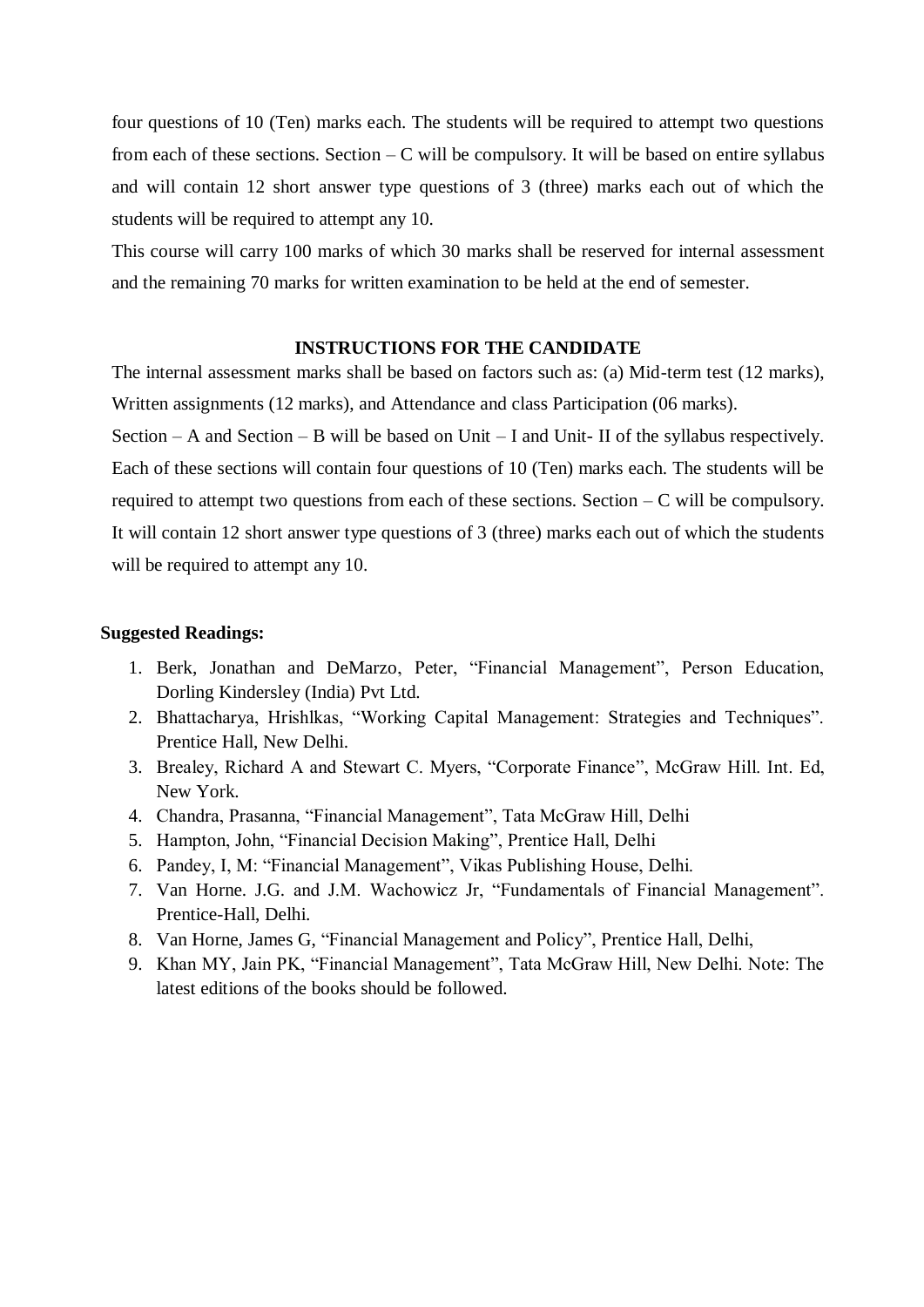### **B. Voc. Retail Management – II (Semester – III)**

### **BVRM 302: ADVERTISING & SALES MANAGEMENT**

| <b>Teaching Hours per week: 5</b> | Max. Marks: 100                                   |
|-----------------------------------|---------------------------------------------------|
| <b>Time Allowed: 3 Hrs</b>        | <b>Internal Assessment: 30 Marks</b>              |
| Pass Marks: 35%                   | <b>External Assessment: 30 Marks</b><br>Credit: 6 |

**Objective:** This paper is aimed at providing students with a comprehensive understanding of the theoretical and applied aspects of Advertising and Sales Management.

**Course Learning Outcomes:** After completing the course, the student shall be able to:

Build an understanding of theoretical framework of Advertising and Sales Management, its applications in retail management, knowledge about Advertising Budget, Selection of Media and Evaluation of Sales Forces Performance.

### **Course Contents**

### **GROUP I**

Definition, Nature and Evolution of Advertising, its functions and role and types of Advertising Social, Economic and Legal Aspects of Advertising. Advertising and Marketing Mix, Advertising and Communication Process Advertising Budget: Objectives, Preparation and Methods of Advertising Budget, Advertising Agency: Function, Selection and Compensation. Advertising Media: Different Types of Media, Function, Merits and Demerits of Media, Selection of Media and its Vehicles. Copy Writing: Different Elements of a Copy and Layout

### **GROUP II**

Introduction to Sales Management: Nature, role and importance. Functions of Sales Manager, Sales Organization: Formal, Informal, Horizontal, Vertical, Centralized, Decentralized, Geographic, Customer, Product, Combination, Organizations. Planning and recruitment of sales force - Job analysis specification, Job description, Sources of Recruitment, Selection of Sales Person. Sales Training - Objective, Designing Training Programme. Sales Force Motivation: Nature, Importance, Factors Influencing the Motivation of sales force. Compensations: Types, Compensations Plan. Evaluation of Sales Forces Performance: Qualitative and Quantitative Basis to Evaluate Sales Force Control and Budget.

### **INSTRUCTIONS FOR THE EXTERNAL PAPER SETTER**

English and Punjabi will be the medium of instruction and examination. The duration of written examination shall be three hours.

The question paper will be divided into three sections. Section  $- A$  and Section  $- B$  will be based on Unit – I and Unit- II of the syllabus respectively. Each of these sections will contain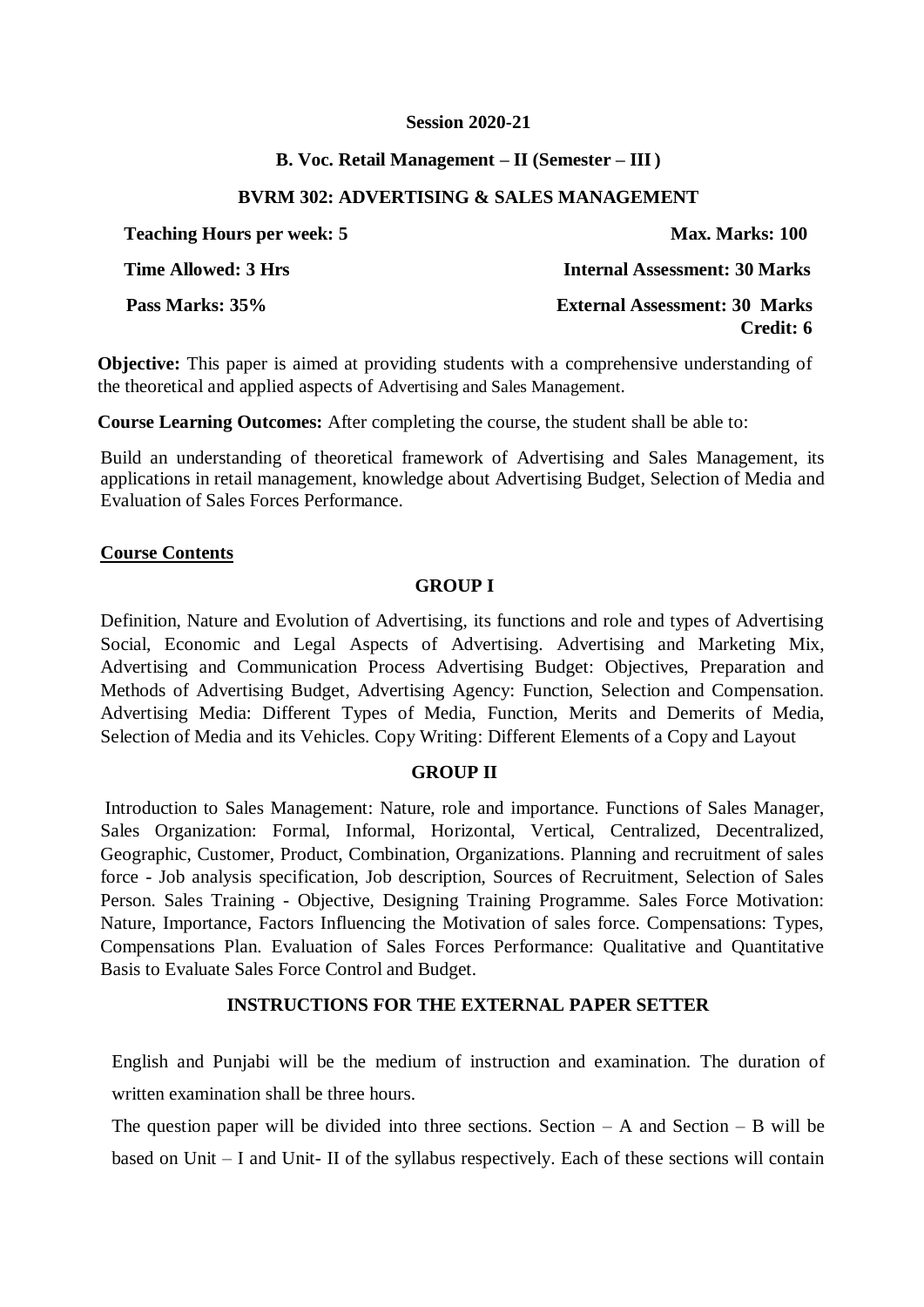four questions of 10 (Ten) marks each. The students will be required to attempt two questions from each of these sections. Section  $-C$  will be compulsory. It will be based on entire syllabus and will contain 12 short answer type questions of 3 (three) marks each out of which the students will be required to attempt any 10.

This course will carry 100 marks of which 30 marks shall be reserved for internal assessment and the remaining 70 marks for written examination to be held at the end of semester.

### **INSTRUCTIONS FOR THE CANDIDATE**

The internal assessment marks shall be based on factors such as: (a) Mid-term test (12 marks), Written assignments (12 marks), and Attendance and class Participation (06 marks).

Section – A and Section – B will be based on Unit – I and Unit- II of the syllabus respectively. Each of these sections will contain four questions of 10 (Ten) marks each. The students will be required to attempt two questions from each of these sections. Section  $-C$  will be compulsory. It will contain 12 short answer type questions of 3 (three) marks each out of which the students will be required to attempt any 10.

### **Suggested Readings:**

1. Belch, George E. and Belch, Michael A. "Advertising and Promotion", Tata McGraw Hill.

2. Guinn, Allen, Chris T., Semenik, Richard J. "Advertising & Integrated Brand Promotion", Thomson – South Western.

3. Batra, Rajeev, Mayers, John G., and Aaker, David A. "Advertising Management", Pearson Education, New Delhi.

4. Spiro, Stanton and Rich "Management of a Salesforce", Tata McGraw Hill.

5. Richard R Still, Cundiff W Edward GovoniA P Norman, "Sales Management Decision Strategy and Cases", Pearson Education.

6. Kotler, Philip; Keller, Kevin; Koshey, Abraham; and Jha, Mithileshwar, "Marketing Management", South Asian Perspective, Pearson Education, New Delhi.

7. Aaker, David A and Myera John G., "Advertising Management", Prentice Hall of India, New Delhi.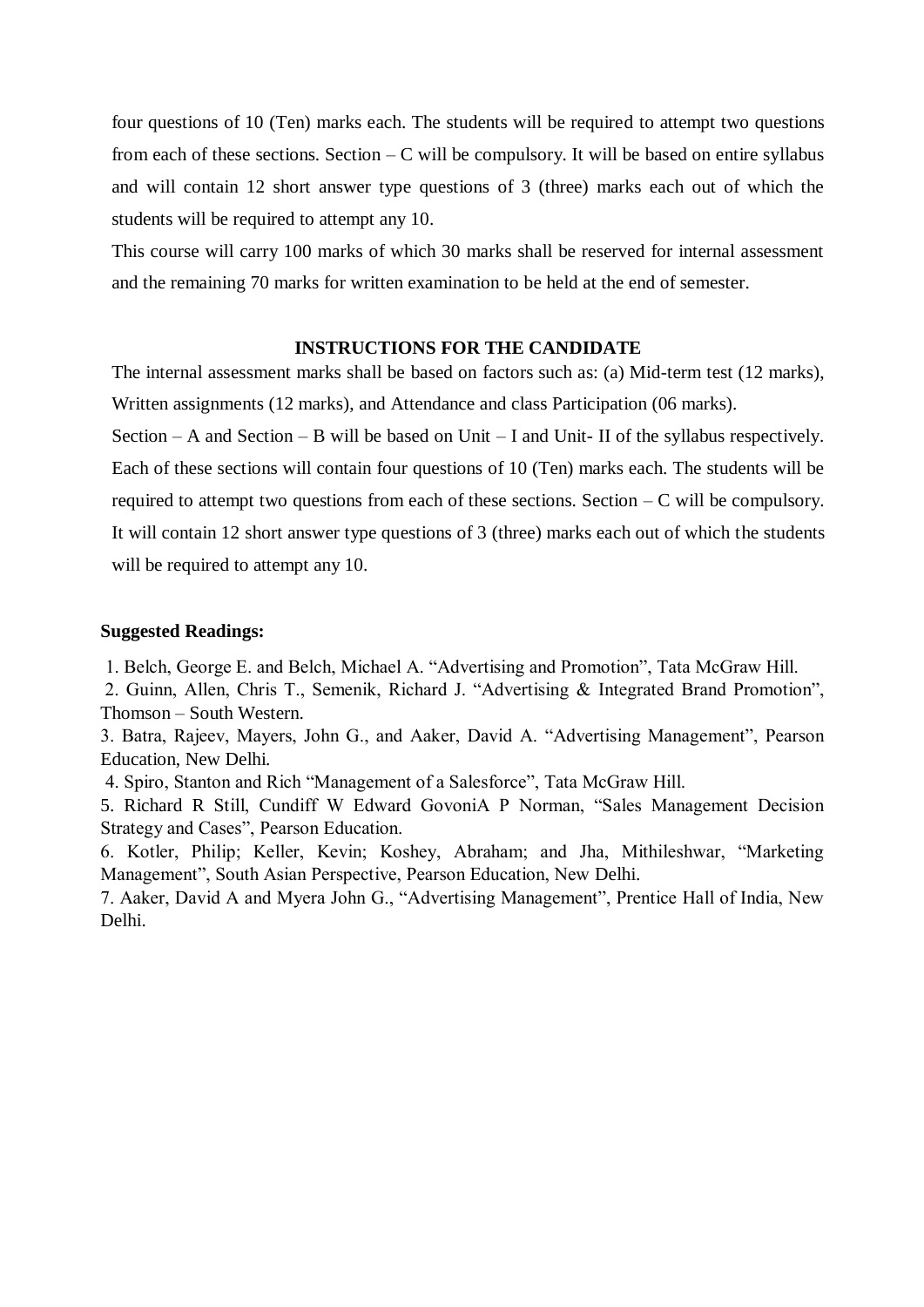B. Voc. Retail Management – II (Semester – III )

### **BVRM 303: RETAIL STORES AND OPERATION MANAGEMENT**

| <b>Teaching Hours per week: 5</b> | Max. Marks: 100                                   |
|-----------------------------------|---------------------------------------------------|
| Time Allowed: 3 Hrs               | <b>Internal Assessment: 30 Marks</b>              |
| Pass Marks: 35%                   | <b>External Assessment: 30 Marks</b><br>Credit: 6 |

**Objective:** This paper is aimed at providing students with a comprehensive understanding of the theoretical and applied aspects of retail stores and operation management.

**Course Learning Outcomes:** After completing the course, the student shall be able to:

Build an understanding of theoretical framework of financial management. This paper is aimed at providing students with an overview on Setting up Retail organization and factors affecting the location of Retail organization. Store Management and Responsibilities of Store Manager.

### **Course Contents**

### **GROUP I**

Setting up Retail organization, Size and space allocation, location strategy, factors affecting the location of Retail, Retail location Research and Techniques, Objectives of Good store Design. Store Layout and Space planning, Types of Layouts, role of Visual Merchandiser, Visual Merchandising Techniques, Controlling Costs and Reducing Inventories Loss, Exteriors, Interiors.

### **GROUP II**

Store Management, Responsibilities of Store Manager, Store Security, Parking Space Problem at Retail Centres, Store Record and Accounting System, Coding System, Material Handling in Stores, Mall Management, Factor influencing Mall establishments. Logistic and Information system, Improved product availability, Improved assortments, Strategies, Quick Response System.

### **INSTRUCTIONS FOR THE EXTERNAL PAPER SETTER**

English and Punjabi will be the medium of instruction and examination. The duration of written examination shall be three hours.

The question paper will be divided into three sections. Section  $- A$  and Section  $- B$  will be based on Unit – I and Unit- II of the syllabus respectively. Each of these sections will contain four questions of 10 (Ten) marks each. The students will be required to attempt two questions from each of these sections. Section  $-C$  will be compulsory. It will be based on entire syllabus and will contain 12 short answer type questions of 3 (three) marks each out of which the students will be required to attempt any 10.

This course will carry 100 marks of which 30 marks shall be reserved for internal assessment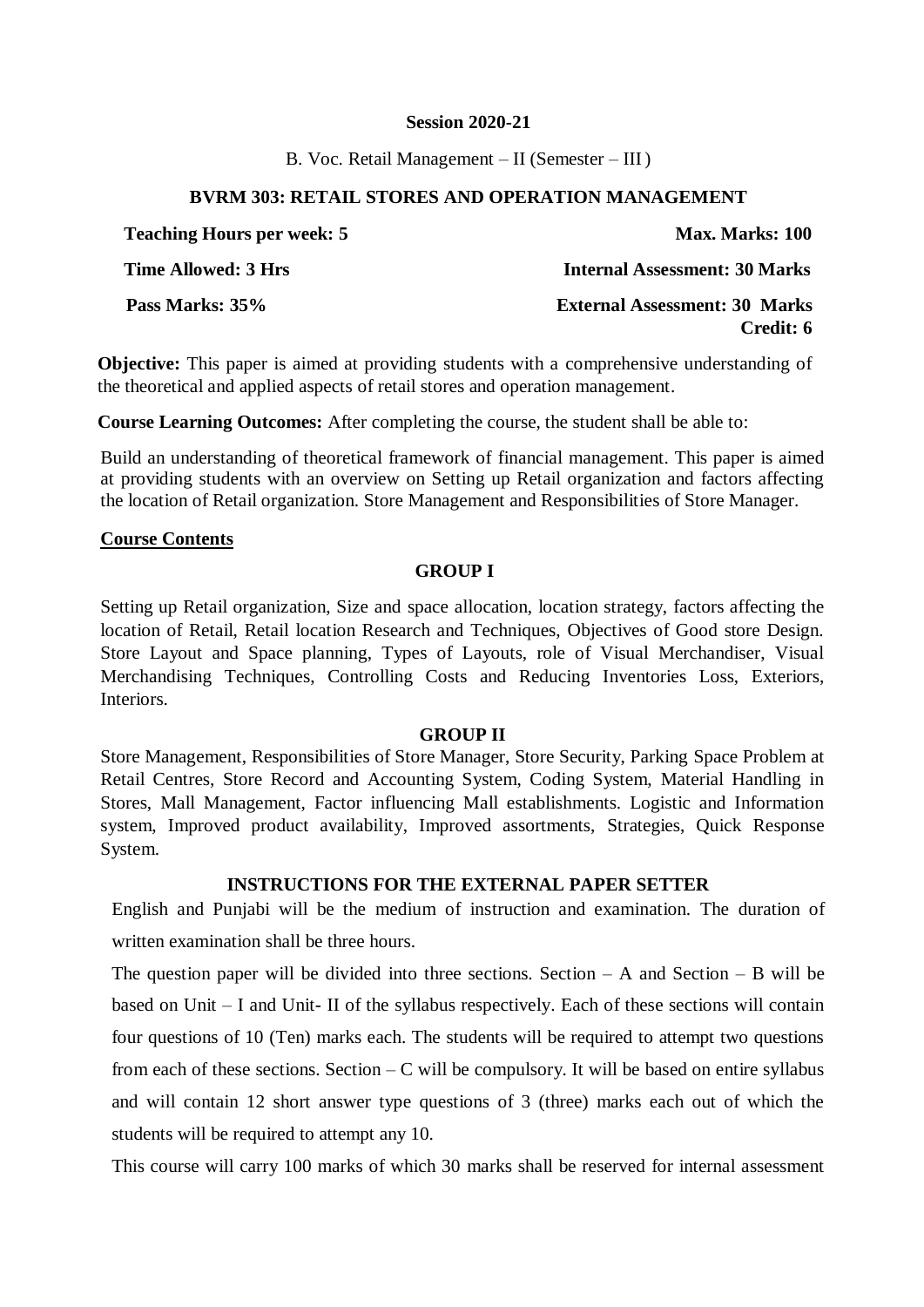and the remaining 70 marks for written examination to be held at the end of semester.

### **INSTRUCTIONS FOR THE CANDIDATE**

The internal assessment marks shall be based on factors such as: (a) Mid-term test (12 marks), Written assignments (12 marks), and Attendance and class Participation (06 marks). Section – A and Section – B will be based on Unit – I and Unit- II of the syllabus respectively. Each of these sections will contain four questions of 10 (Ten) marks each. The students will be required to attempt two questions from each of these sections. Section  $-C$  will be compulsory. It will contain 12 short answer type questions of 3 (three) marks each out of which the students will be required to attempt any 10.

- 1. Swapana Pradhan- Retailing Management
- 2. Dravid Gilbert- Retail Marketing
- 3. George H, Lucas Jr., Robert P. Bush, Larry G Greshan- Retailing
- 4. A. J. Lamba- The Art of Retailing
- 5. Barry Berman, Joel R Evans- Retail Management; A Strategic Approach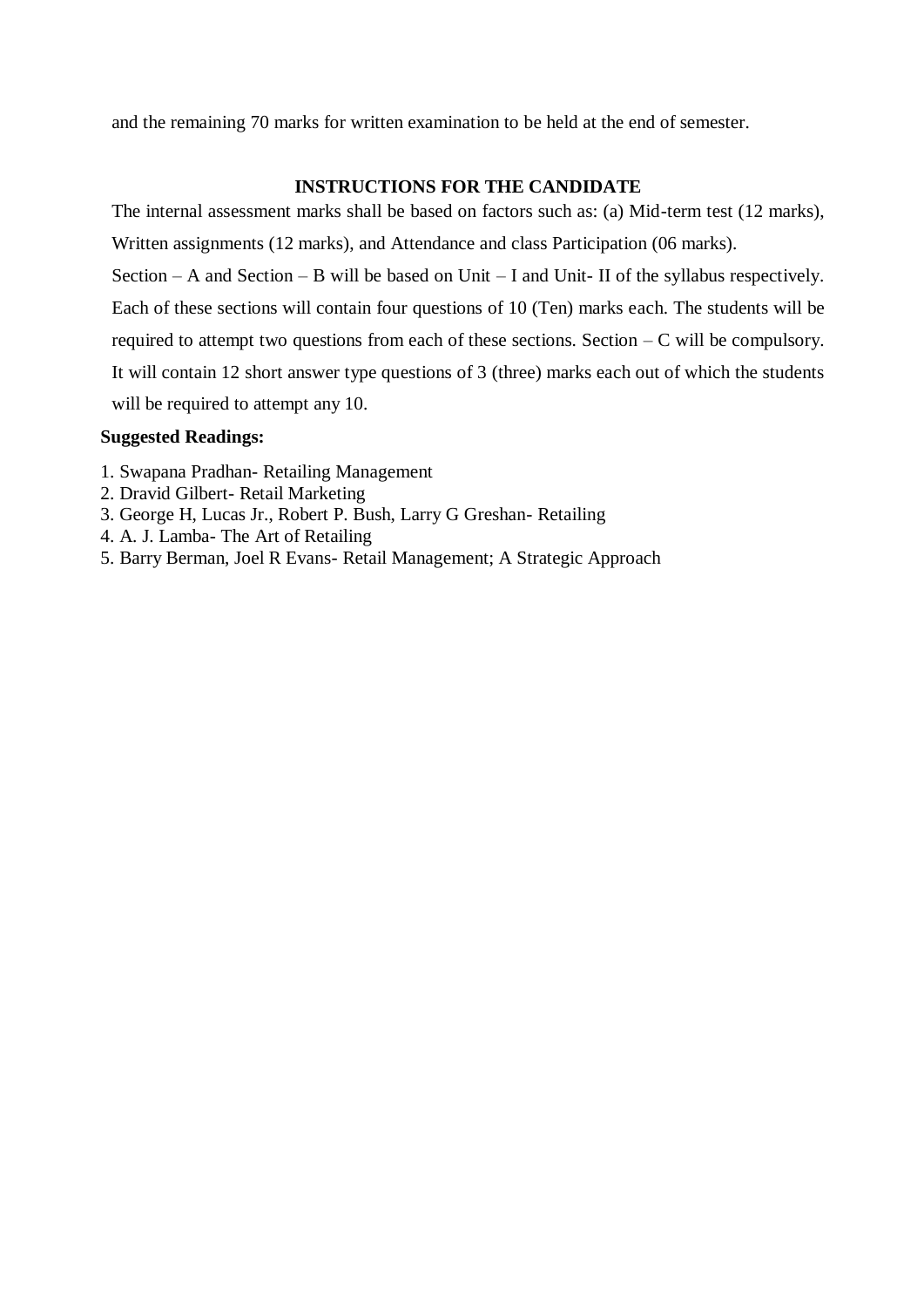B. Voc. Retail Management – II (Semester – III )

### **BVRM 304: HEALTH & SAFETY MANAGEMENT ISSUES IN RETAIL**

| <b>Teaching Hours per week: 5</b> | Max. Marks: 100                                   |
|-----------------------------------|---------------------------------------------------|
| Time Allowed: 3 Hrs               | <b>Internal Assessment: 30 Marks</b>              |
| Pass Marks: 35%                   | <b>External Assessment: 30 Marks</b><br>Credit: 6 |

**Objective:** This paper is aimed at providing students with a comprehensive understanding of the theoretical and applied aspects of health & safety management issues in retail.

**Course Learning Outcomes:** After completing the course, the student shall be able to:

Build an understanding of theoretical framework of health and safety management System and Safety Inspection process. Health Issues in Retail and Safety Inspection process.

### **Course Contents**

### **GROUP I**

Introduction to Health and safety management System, safe work procedure, Lifting and Handling Techniques Types of Health Issues in Retail, Types of Health Insurance Plans and its Benefits. Health Programmes in Retail stores. Legal Requirements for Health Management Issues in Retail, Company Policies regarding Health Management Issues. Types of hazards and risks in various retail sectors; Departmental Store, Supermarket, Specialty Store, Fresh Food Store.

### **GROUP II**

Safety Inspection process, Checklist and report Hazard identification and risk control procedure Company procedures, legal requirements and methods to deal with emergencies and accidents, Procedure for evacuation including alarm raise, exits and assembly points Emergency response techniques. Investigation procedure and report Guidelines for forming a health and safety committee

### **INSTRUCTIONS FOR THE EXTERNAL PAPER SETTER**

English and Punjabi will be the medium of instruction and examination. The duration of written examination shall be three hours.

The question paper will be divided into three sections. Section  $- A$  and Section  $- B$  will be based on Unit – I and Unit- II of the syllabus respectively. Each of these sections will contain four questions of 10 (Ten) marks each. The students will be required to attempt two questions from each of these sections. Section  $-C$  will be compulsory. It will be based on entire syllabus and will contain 12 short answer type questions of 3 (three) marks each out of which the students will be required to attempt any 10.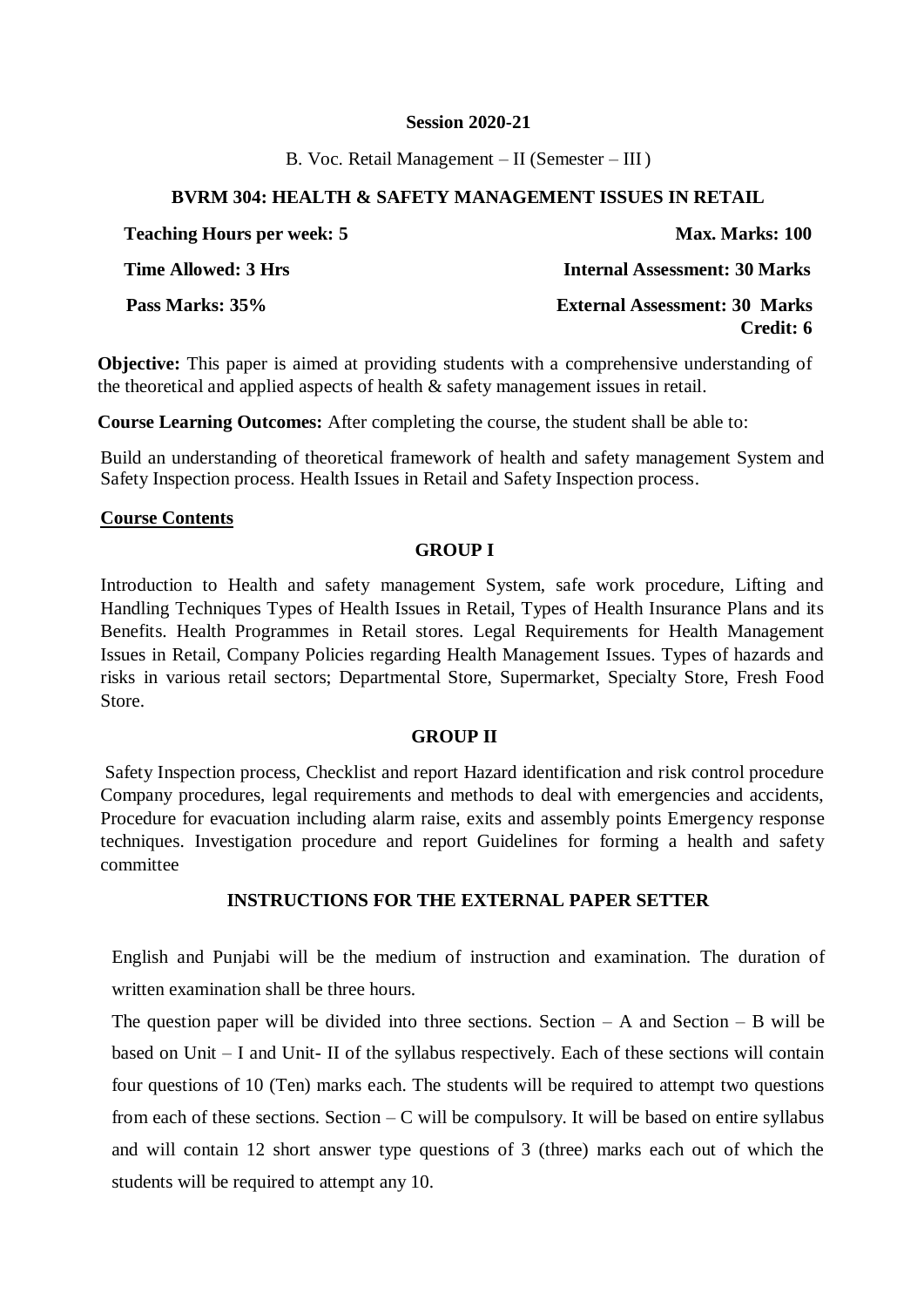This course will carry 100 marks of which 30 marks shall be reserved for internal assessment and the remaining 70 marks for written examination to be held at the end of semester.

### **INSTRUCTIONS FOR THE CANDIDATE**

The internal assessment marks shall be based on factors such as: (a) Mid-term test (12 marks), Written assignments (12 marks), and Attendance and class Participation (06 marks). Section – A and Section – B will be based on Unit – I and Unit- II of the syllabus respectively. Each of these sections will contain four questions of 10 (Ten) marks each. The students will be required to attempt two questions from each of these sections. Section  $-C$  will be compulsory. It will contain 12 short answer type questions of 3 (three) marks each out of which the students will be required to attempt any 10.

- 1. Essentials of Storekeeping and Purchasing, M.M. Verma, Sultan Chand & Sons, New Delhi.
- 2. Materials Handling, Immer, J.R., Mc–Graw–Hills Book Co., New York.
- 3. Safety Matters-A guide to Health and Safety at work, Adrian Flynm and John Shaw
- 4. Dynamics Risk Assessment -The Practical Guide to Making Risk-Based Decisions with the 3- Level Risk Management Model by Stephen Asbury, Edmund Jacobs
- 5. Health and Safety, Environment and Quality Audits by Stephen Asbury
- 6. Materials and Purchasing Management, Chunawala & Patel, Himalaya Publishing H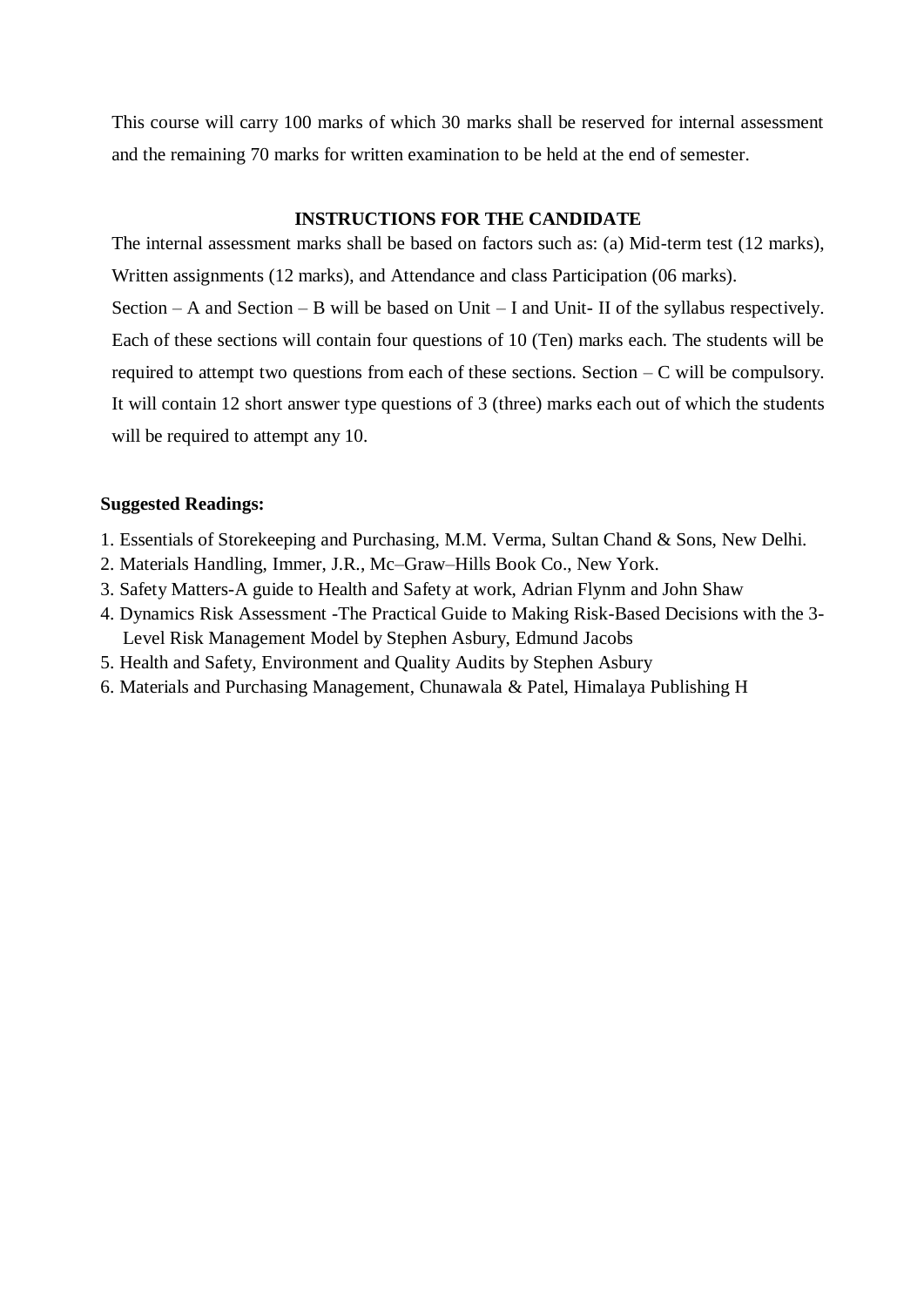B. Voc. Retail Management – II (Semester - III )

### **BVRM 305: WORKSHOP ON MARKETING MANAGEMENT**

| <b>Teaching Hours per week: 3</b> | Max. Marks: 50                       |
|-----------------------------------|--------------------------------------|
| <b>Time Allowed: 3 Hrs</b>        | <b>Internal Assessment: 50 Marks</b> |
| Pass Marks: 35%                   | Credit: 3                            |

**Objective:** This paper is aimed at providing students with a comprehensive understanding of Marketing Management.

**Course Learning Outcomes:** After completing the course, the student shall be able to:

To give an overview to the student to become competent and to understand the mechanism for excelling to apply marketing in real business environment. This course gives students the opportunity to develop basic knowledge and equip students with application of marketing management.

**Course syllabus**: Students will be trained in practical aspects of marketing management. They are required submit written assignments on following aspects of marketing management:

- **1.** Marketing Mix
- **2.** Branding &Packaging
- **3.** Product lifecycle
- **4.** Channels of Distribution
- **5.** Event marketing
- **6.** Digital marketing
- **7.** Video marketing for business purposes

### **INSTRUCTIONS FOR THE CANDIDATE**

- English and Punjabi will be the medium of instruction and examination.
- This course will carry 50 marks which shall be reserved for internal assessment.
- The internal assessment marks shall be based on factors such as: (a) Report (20 marks), Presentation (20 marks), and Attendance and class Participation (10 marks).
- The minimum marks for passing the examination shall be 35 %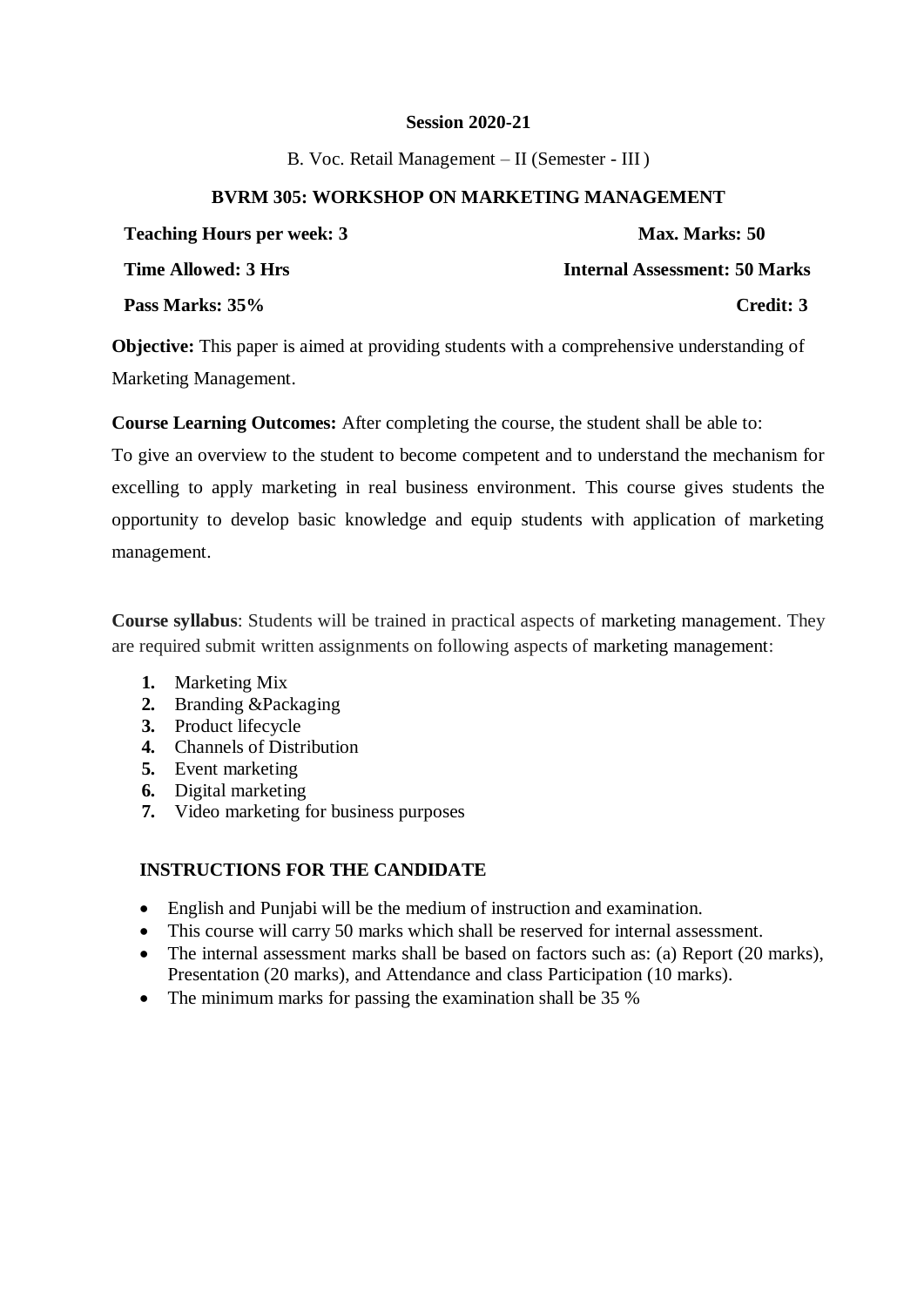B. Voc. Retail Management – II (Semester - III )

### **BVRM 306: SEMINAR ON COMMUNICATION SKILLS**

| <b>Teaching Hours per week: 3</b> | <b>Max. Marks: 50</b>         |
|-----------------------------------|-------------------------------|
| <b>Time Allowed: 3 Hrs</b>        | Internal Assessment: 50 Marks |
| Pass Marks: 35%                   | Credit: 3                     |

**Objective:** This paper is aimed at providing students with a comprehensive communication skill also in regional language.

**Course Learning Outcomes:** After completing the course, the student shall be able to: The basic objective of the course is to introduce the students to the conceptual knowledge of salesmanship and understanding consumer behaviour also aim to increase the communication with customer.

### **Course Contents**

Speaking Skills: English, Punjabi and Hindi, Speech Mechanism, articulation of sounds, phonetic transcription, components of effective talk, group discussion, interview skills, conducting meetings, oral presentation skills, types and use of audio visual aids in presentation.

### **INSTRUCTIONS FOR THE CANDIDATE**

- English and Punjabi will be the medium of instruction and examination.
- This course will carry 50 marks which shall be reserved for internal assessment.
- The internal assessment marks shall be based on factors such as: (a) Report (20 marks), Presentation (20 marks), and Attendance and class Participation (10 marks).
- The minimum marks for passing the examination shall be 35 %

- 1. N Sundarajan, Business Communication, Sura College of Competition, Chennai.
- 2. Asha kaul, Business Communication, prentice hall of India, New Delhi.
- 3. Matthukutty M Monipaally, Business Communication Strategies, Tata McGraw –Hill Publishing Co., New Delhi
- 4. M V Rodrigues, Effective Business Communication, Concept Publishing Company, New Delhi
- 5. Prajapati Prasad, The Functional aspects of Communication Skills, S. K Kataria & Sons; New Delhi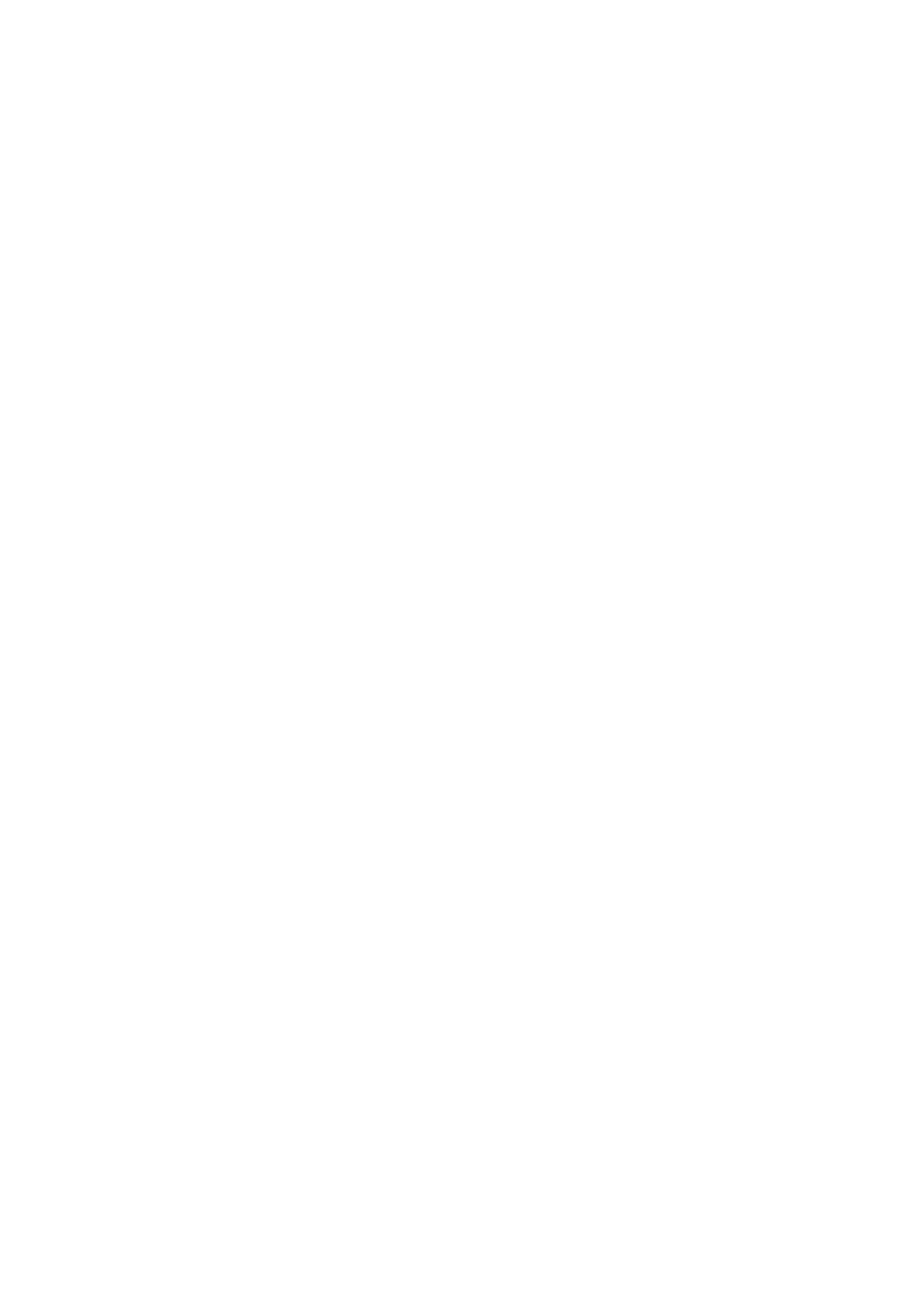**B. Voc.** 

### **Retail Management**

**4 th Semester**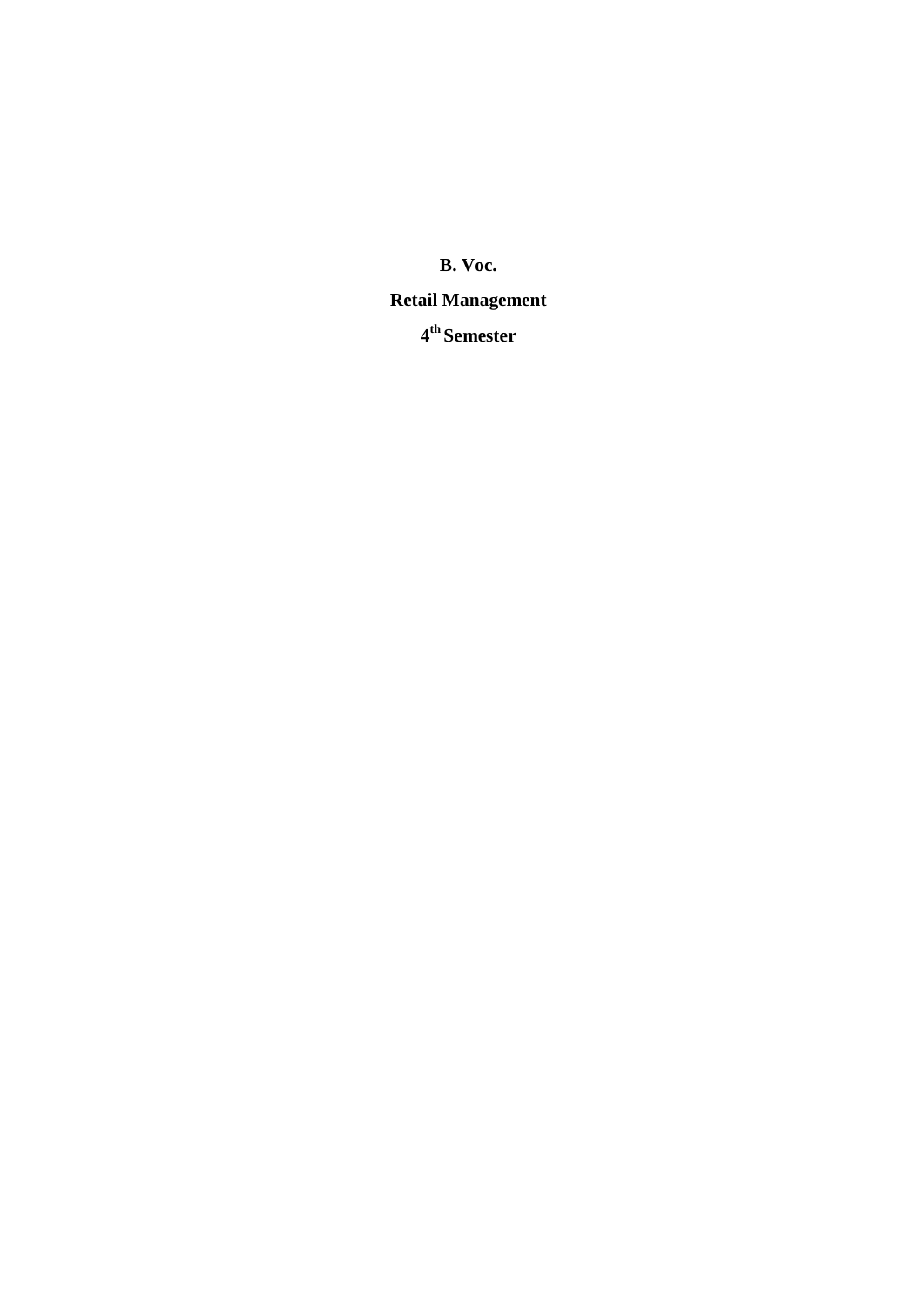| <b>Semester IV</b> |                                                 |     |                          |              |                                |                     |                     |              |
|--------------------|-------------------------------------------------|-----|--------------------------|--------------|--------------------------------|---------------------|---------------------|--------------|
| <b>S. No.</b>      | <b>Subject</b>                                  | Th. | Pr.                      | <b>Hours</b> | <b>Total</b><br><b>Credits</b> | Ex.<br><b>Marks</b> | In.<br><b>Marks</b> | <b>Marks</b> |
| <b>BVRM-401</b>    | Personality<br>Development                      | 5   | $\overline{\phantom{a}}$ | 90           | 6                              | 70                  | 30                  | 100          |
| <b>BVRM-402</b>    | Project<br>Management                           | 5   | $\overline{a}$           | 90           | 6                              | 70                  | 30                  | 100          |
| <b>BVRM-403</b>    | Leadership & Team<br>Management                 | 5   |                          | 90           | 6                              | 70                  | 30                  | 100          |
| <b>BVRM-404</b>    | E-Retailing                                     | 5   | $\overline{\phantom{0}}$ | 90           | 6                              | 70                  | 30                  | 100          |
| <b>BVRM-405</b>    | Workshop on<br>Developing a<br>Franchise System | -   | $\overline{2}$           | 45           | 3                              | $\qquad \qquad$     | 50                  | 50           |
| <b>BVRM-406</b>    | Seminar on<br>Entrepreneurship<br><b>Skills</b> |     | 3                        | 45           | 3                              |                     | 50                  | 50           |
|                    | Total (a)                                       | 20  | $\overline{\mathbf{4}}$  | 420          | 27                             | 280                 | 220                 | 500          |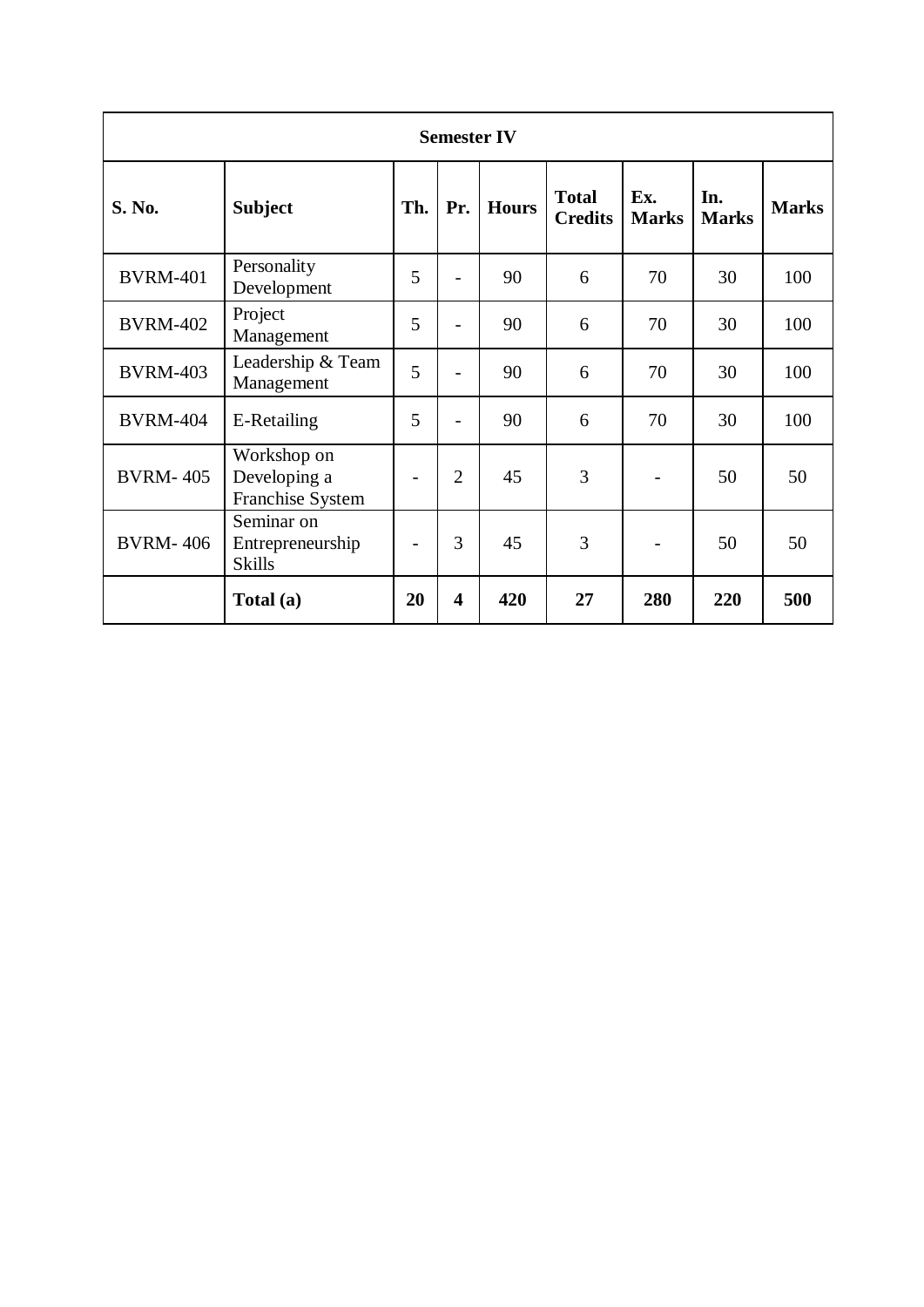### **B. Voc. Retail Management – II (Semester – IV )**

### **BVRM 401: PERSONALITY DEVELOPMENT**

| <b>Teaching Hours per week: 5</b> | Max. Marks: 100                      |
|-----------------------------------|--------------------------------------|
| Time Allowed: 3 Hrs               | <b>Internal Assessment: 30 Marks</b> |
| Pass Marks: 35%                   | <b>External Assessment: 30 Marks</b> |
|                                   | Credit: 6                            |

**Objective:** This paper is aimed at providing students with a comprehensive understanding of the theoretical and applied aspects of Personality Development.

**Course Learning Outcomes:** After completing the course, the student shall be able to:

Build an understanding of theoretical framework of enhance holistic development of students and improve their employability skills. To develop communication and problem-solving skills. To re-engineer attitude and understand its influence on behavior.

### **Course Contents**

### **GROUP I**

**SELF ANALYSIS-**SWOT Analysis, who am I, Attributes, Importance of Self Confidence, Self Esteem. **CREATIVITY -**Out of box thinking, Lateral Thinking. **ATTITUDE** - Factors influencing Attitude, Challenges and lessons from Attitude, Etiquette.

### **GROUP II**

**MOTIVATION-** Factors of motivation, Self-talk, Intrinsic & Extrinsic Motivators. **GOAL SETTING -** Wish List, SMART Goals, Blue print for success, Short Term, Long Term, Life Time Goals. **Time Management** - Value of time, Diagnosing Time Management, Weekly Planner to do list, Prioritizing work. **Extempore**

### **INSTRUCTIONS FOR THE EXTERNAL PAPER SETTER**

English and Punjabi will be the medium of instruction and examination. The duration of written examination shall be three hours.

The question paper will be divided into three sections. Section  $- A$  and Section  $- B$  will be based on Unit – I and Unit- II of the syllabus respectively. Each of these sections will contain four questions of 10 (Ten) marks each. The students will be required to attempt two questions from each of these sections. Section  $-C$  will be compulsory. It will be based on entire syllabus and will contain 12 short answer type questions of 3 (three) marks each out of which the students will be required to attempt any 10.

This course will carry 100 marks of which 30 marks shall be reserved for internal assessment and the remaining 70 marks for written examination to be held at the end of semester.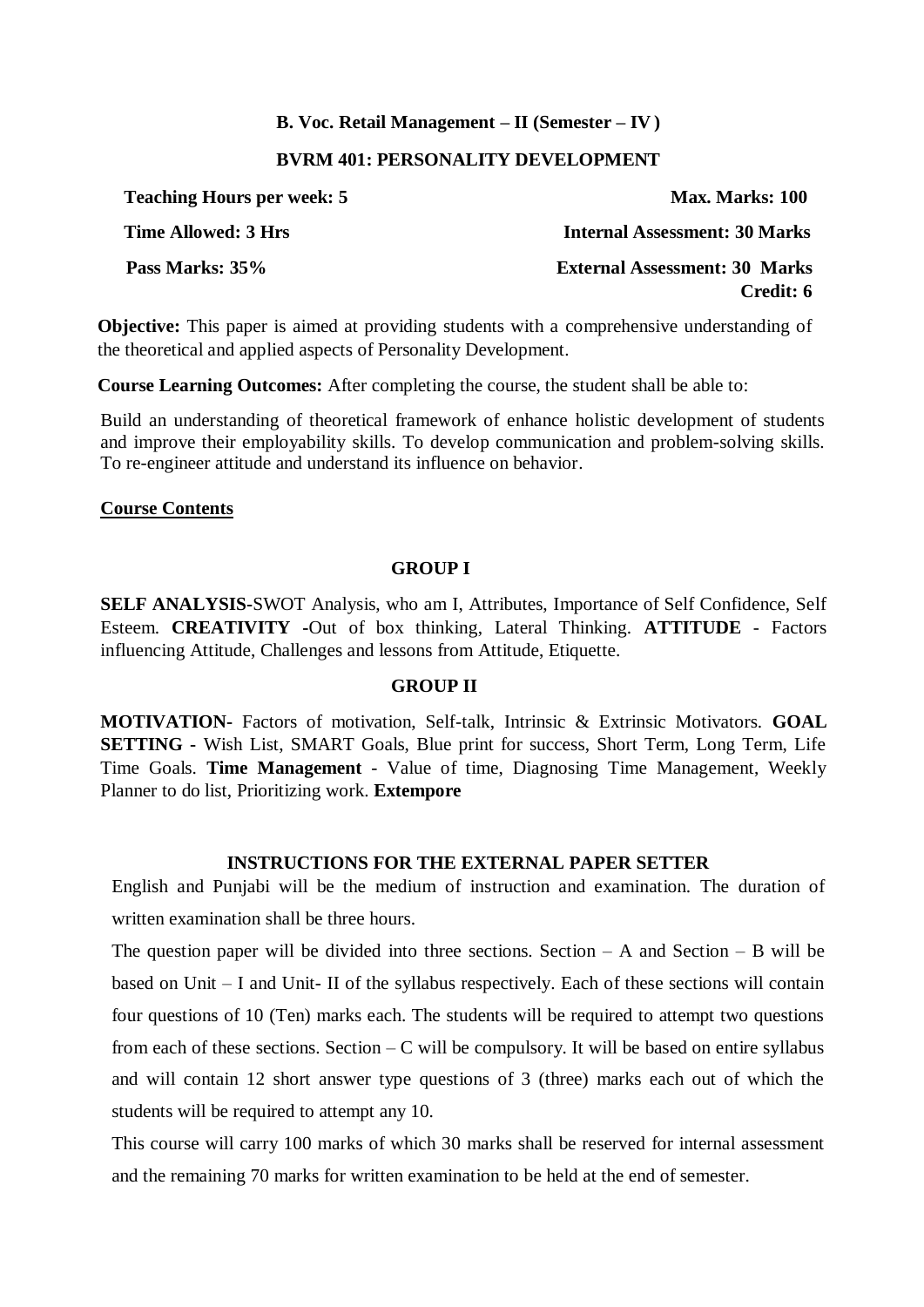### **INSTRUCTIONS FOR THE CANDIDATE**

The internal assessment marks shall be based on factors such as: (a) Mid-term test (12 marks), Written assignments (12 marks), and Attendance and class Participation (06 marks).

Section – A and Section – B will be based on Unit – I and Unit- II of the syllabus respectively. Each of these sections will contain four questions of 10 (Ten) marks each. The students will be required to attempt two questions from each of these sections. Section  $-C$  will be compulsory. It will contain 12 short answer type questions of 3 (three) marks each out of which the students will be required to attempt any 10.

- 1. Covey Sean, Seven Habits of Highly Effective Teens, New York, Fireside Publishers, 1998.
- 2. Carnegie Dale, How to win Friends and Influence People, New York: Simon & Schuster, 1998.
- 3. Singh Parampreet and Kaur Harleen, Business Communication Skills, Fount Publishers, LLP, India, 2019,  $(1<sup>st</sup> Ed)$
- 4. Thomas A Harris, I am ok, You are ok , New York-Harper and Row, 1972.
- 5. Daniel Coleman, Emotional Intelligence, Bantam Book, 2006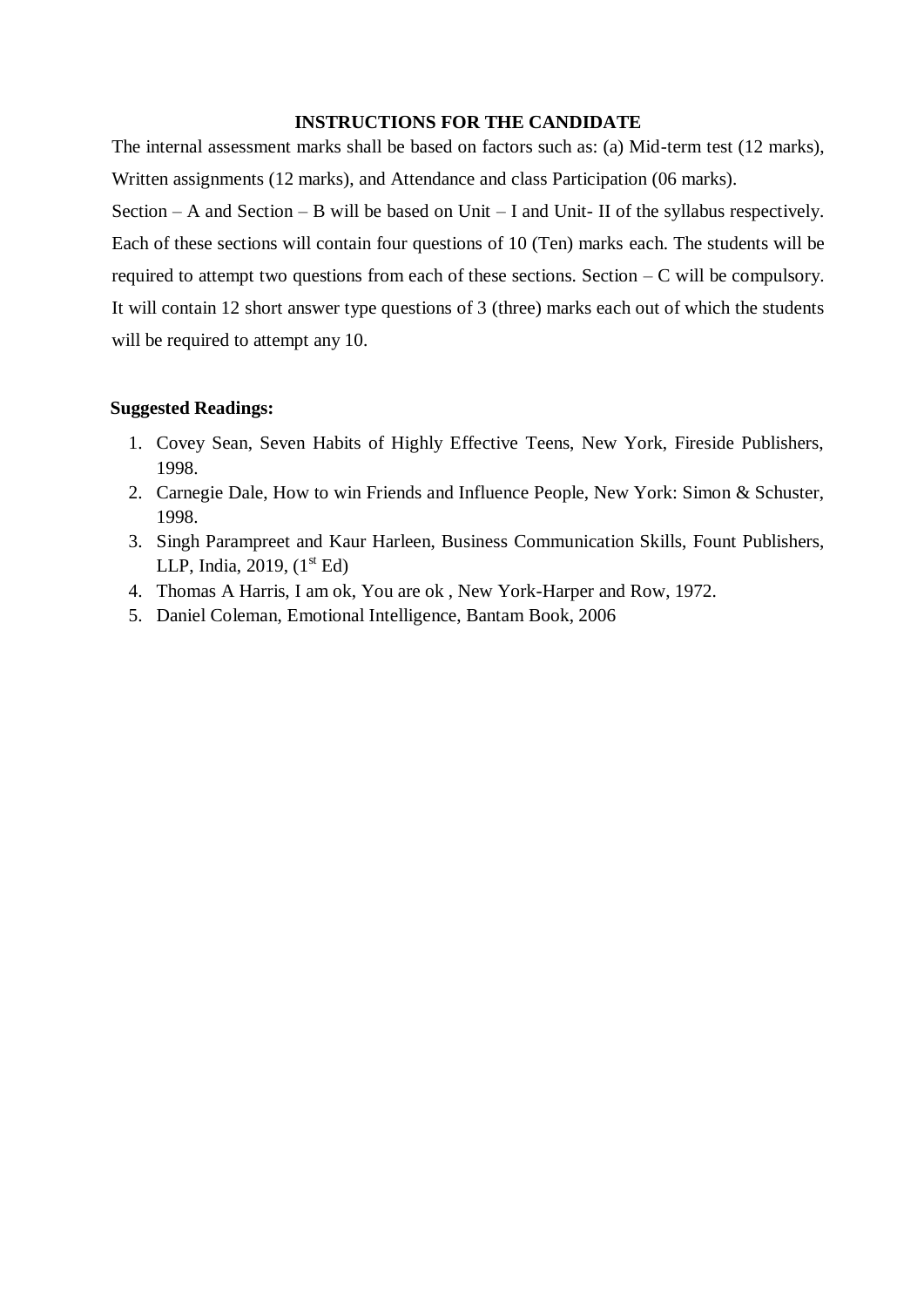### **B. Voc. Retail Management – II (Semester – IV )**

### **BVRM 402: PROJECT MANAGEMENT**

| <b>Teaching Hours per week: 5</b> | Max. Marks: 100                      |
|-----------------------------------|--------------------------------------|
| Time Allowed: 3 Hrs               | <b>Internal Assessment: 30 Marks</b> |
| Pass Marks: 35%                   | <b>External Assessment: 30 Marks</b> |
|                                   | Credit: 6                            |

**Objective:** This paper is aimed at providing students with a comprehensive understanding of the theoretical and applied aspects of Project Management.

**Course Learning Outcomes:** After completing the course, the student shall be able to:

Build an understanding of theoretical framework of enhance holistic development of students and improve their employability skills. To develop communication and imparting the knowledge, skills, tools and techniques involved in carrying out project activities so as to ensure that projects are delivered within budget and schedule.

### **Course Contents**

### **GROUP I**

**Concepts of Project Management:** Meaning and Definition of Project, Characteristics of a project, Project Life Cycle Phases, Role of a Project Manager, **The Planning Process:** Work Breakdown Structure, **Cost Planning –** tools & techniques, cost estimation, **Time Planning –** tools & techniques.

### **GROUP II**

**Project Appraisal:** Technical Feasibility, Economic Feasibility, Financial Evaluation, Appraisal Under Risk and Uncertainty. **Sensitivity Analysis-** Social Cost Benefit Analysis: Rationale, Fundamentals of Shadow Pricing, Basic approaches to Social Cost Benefit Analysis

### **INSTRUCTIONS FOR THE EXTERNAL PAPER SETTER**

English and Punjabi will be the medium of instruction and examination. The duration of written examination shall be three hours.

The question paper will be divided into three sections. Section  $- A$  and Section  $- B$  will be based on Unit – I and Unit- II of the syllabus respectively. Each of these sections will contain four questions of 10 (Ten) marks each. The students will be required to attempt two questions from each of these sections. Section  $-C$  will be compulsory. It will be based on entire syllabus and will contain 12 short answer type questions of 3 (three) marks each out of which the students will be required to attempt any 10.

This course will carry 100 marks of which 30 marks shall be reserved for internal assessment and the remaining 70 marks for written examination to be held at the end of semester.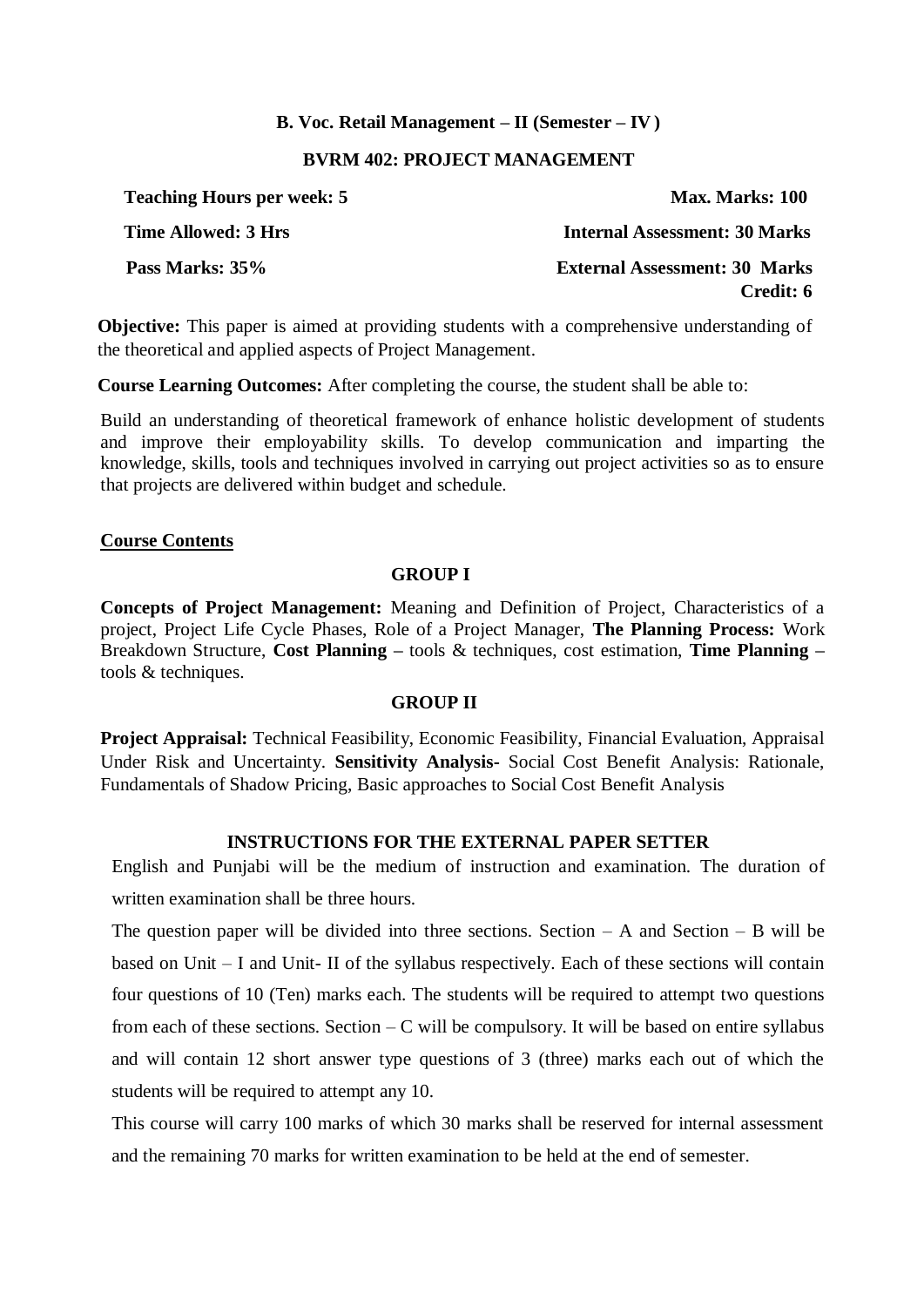### **INSTRUCTIONS FOR THE CANDIDATE**

The internal assessment marks shall be based on factors such as: (a) Mid-term test (12 marks), Written assignments (12 marks), and Attendance and class Participation (06 marks).

Section – A and Section – B will be based on Unit – I and Unit- II of the syllabus respectively. Each of these sections will contain four questions of 10 (Ten) marks each. The students will be required to attempt two questions from each of these sections. Section  $-C$  will be compulsory. It will contain 12 short answer type questions of 3 (three) marks each out of which the students will be required to attempt any 10.

- Harvey Maylor, *Project Management*, Pearson Education, New Delhi. 2<sup>nd</sup> Edition.
- Prasanna Chandra, *Projects: Planning, Analysis, Selection, Implementation & Review,*  Tata McGraw-Hill Publishing Company Ltd., New Delhi, 6<sup>th</sup> Edition.
- United Nations Industrial Development Organisation, *Guide to Practical Project Appraisal – Social Benefit Cost Analysis in Developing Countries,* Oxford & IBH.
- Jack R. Meredith, *Project Management: A Managerial Approach,* Wiley Publications, 1<sup>st</sup> Edition.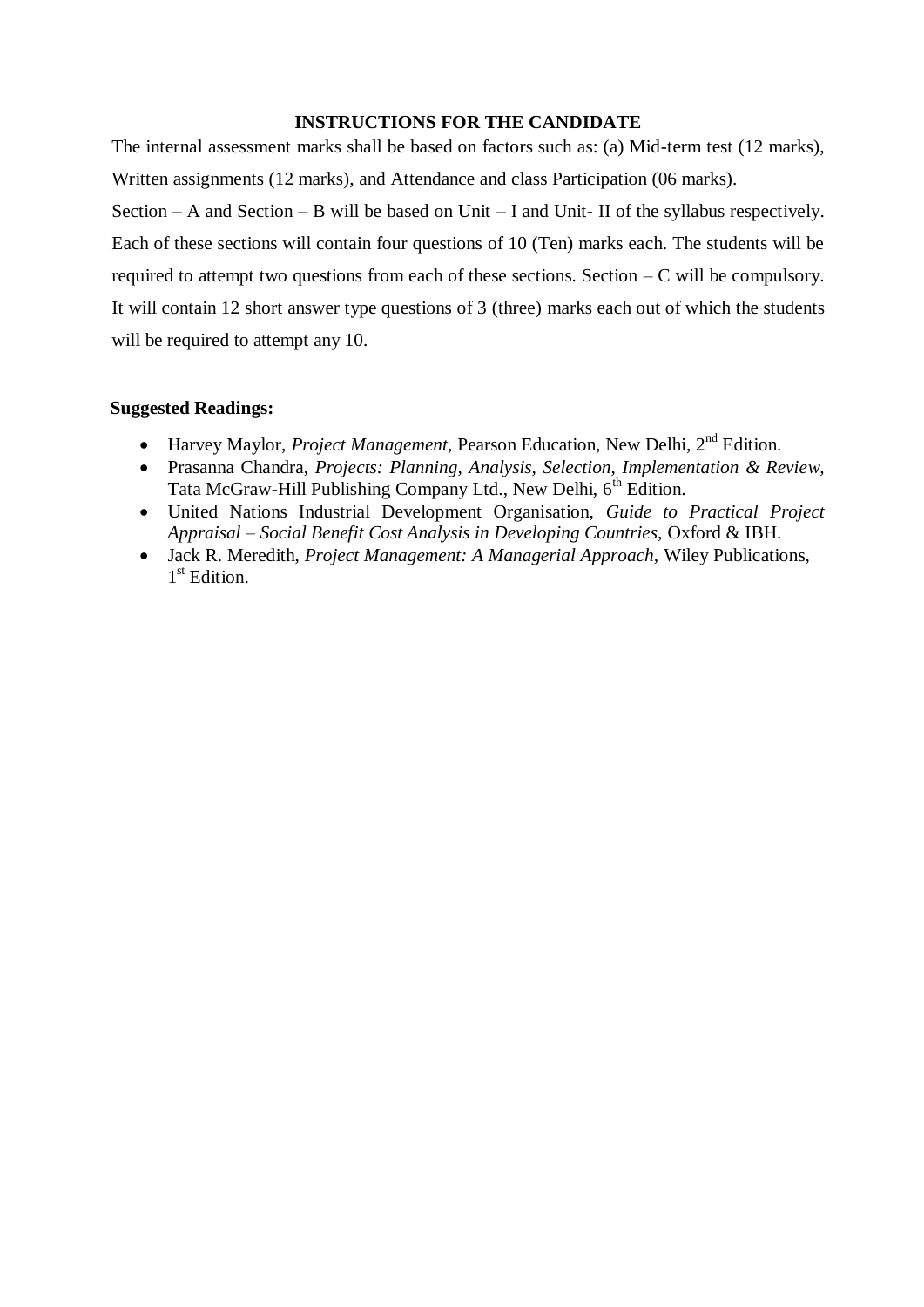### **B. Voc. Retail Management – II (Semester – IV)**

### **BVRM 403: LEADERSHIP AND TEAM MANAGEMENT**

| <b>Teaching Hours per week: 5</b> | Max. Marks: 100                      |
|-----------------------------------|--------------------------------------|
| Time Allowed: 3 Hrs               | <b>Internal Assessment: 30 Marks</b> |
| Pass Marks: 35%                   | <b>External Assessment: 30 Marks</b> |
|                                   | Credit: 6                            |

**Objective:** This paper is aimed at providing students with a comprehensive understanding of the theoretical and applied aspects of leadership and team management

**Course Learning Outcomes:** After completing the course, the student shall be able to:

The course aims in understanding leadership, behaviour of a leader, leadership styles and leadership development in the international platform. Strong leaders build strong teams. Hence, this course also attempts to understand managing and building teams.

### **Course Contents**

### **GROUP I**

Leadership Attributes: Theories of Effective Leadership – charismatic leader, transformational leader. Factors influencing Leadership Behaviour: Personality, types, theories, Perception, Learning Styles, Emotional Intelligence, skills for Emotional intelligence, Cultural, formation, changing culture, Organizational and Situational Factors.

### **GROUP II**

Description of teams in the organizations, organizational context of teams, structure, culture, support, human resource policies, purpose of teams, types of teams, size, diversity, Intra-team processes (task-related), communication, conflict, trust, decision-making, conflict, coordination, team effectiveness and satisfaction.

### **INSTRUCTIONS FOR THE EXTERNAL PAPER SETTER**

English and Punjabi will be the medium of instruction and examination. The duration of written examination shall be three hours.

The question paper will be divided into three sections. Section  $- A$  and Section  $- B$  will be based on Unit – I and Unit- II of the syllabus respectively. Each of these sections will contain four questions of 10 (Ten) marks each. The students will be required to attempt two questions from each of these sections. Section  $-C$  will be compulsory. It will be based on entire syllabus and will contain 12 short answer type questions of 3 (three) marks each out of which the students will be required to attempt any 10.

This course will carry 100 marks of which 30 marks shall be reserved for internal assessment and the remaining 70 marks for written examination to be held at the end of semester.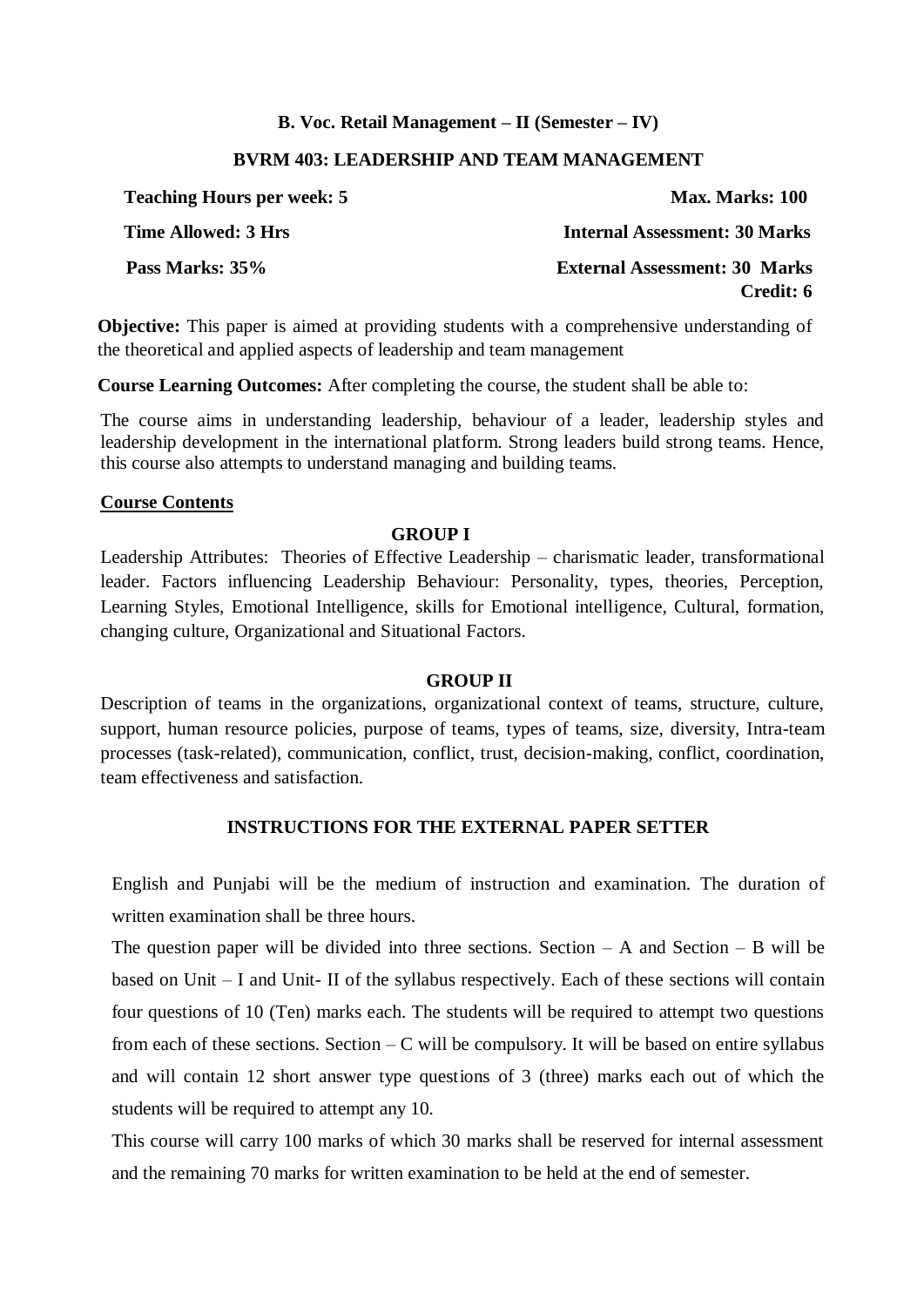### **INSTRUCTIONS FOR THE CANDIDATE**

The internal assessment marks shall be based on factors such as: (a) Mid-term test (12 marks), Written assignments (12 marks), and Attendance and class Participation (06 marks). Section – A and Section – B will be based on Unit – I and Unit- II of the syllabus respectively. Each of these sections will contain four questions of 10 (Ten) marks each. The students will be required to attempt two questions from each of these sections. Section  $-C$  will be compulsory. It will contain 12 short answer type questions of 3 (three) marks each out of which the students will be required to attempt any 10.

- Uday Kumar Haldar, Leadership and Team Building, Oxford Publications, 2011
- Chandra Mohan, Leadership and Management, Himalaya Publishing House, 2007
- Richard Hughes, Robert C. Ginnett, Gordon J Curphy,
- Leadership: enhancing the lessons of Experience, McGraw –Hill Publication, 6th Edition, 2011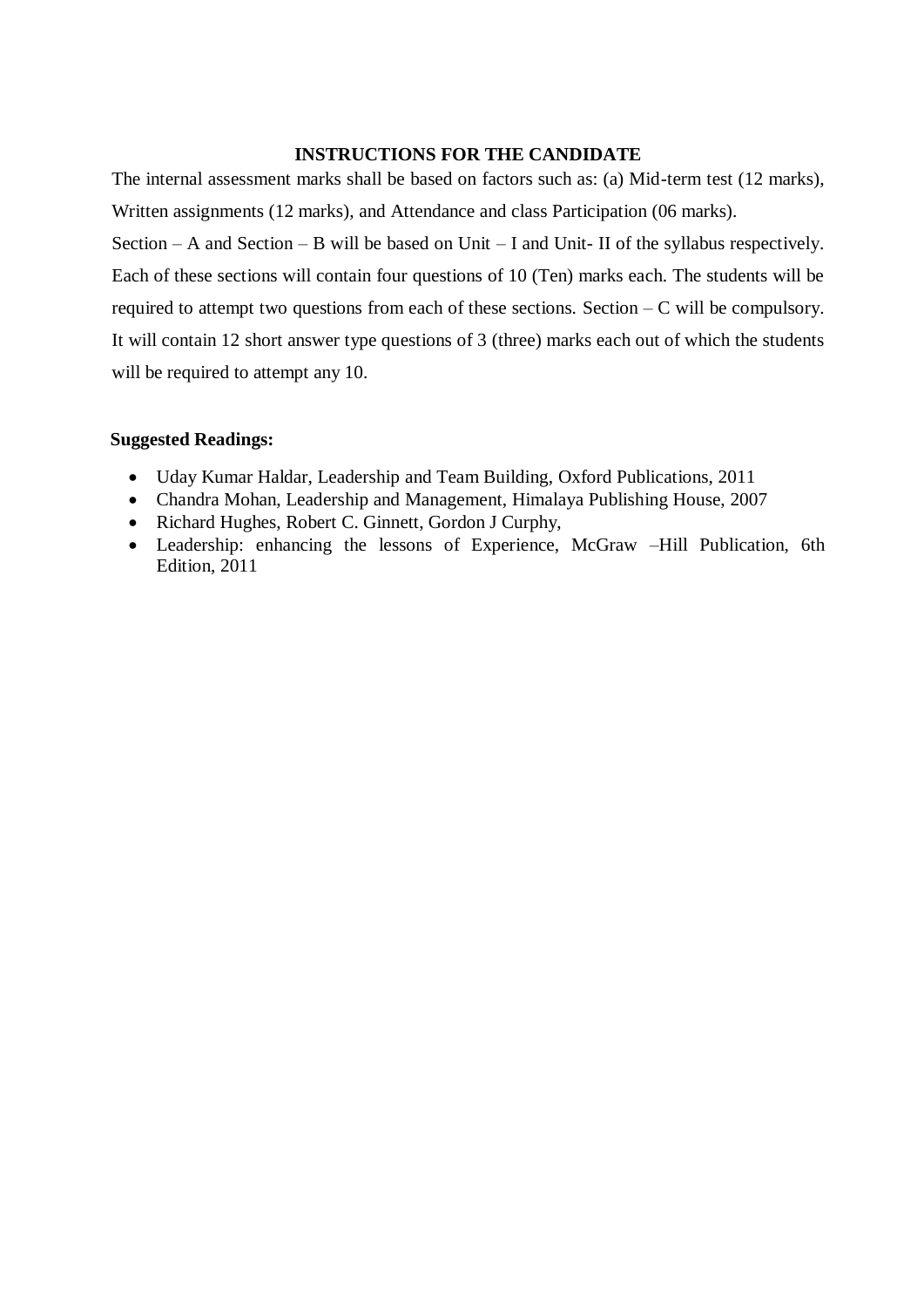### **B. Voc. Retail Management – II (Semester – IV )**

### **BVRM 404: E-RETAILING**

| <b>Teaching Hours per week: 5</b> | Max. Marks: 100                      |
|-----------------------------------|--------------------------------------|
| Time Allowed: 3 Hrs               | <b>Internal Assessment: 30 Marks</b> |
| Pass Marks: 35%                   | <b>External Assessment: 30 Marks</b> |
|                                   | Credit: 6                            |

**Objective:** This paper is aimed at providing students with a comprehensive understanding of the theoretical and applied aspects of E - Retailing

**Course Learning Outcomes:** After completing the course, the student shall be able to:

The course aims in understanding E-Retailing is one of the fast-growing formats in the retailing sector. Information Technology revolution is changing the phenomena of business across the globe creating an impact on online E-Retailing.

### **Course Contents**

### **GROUP I**

E-Retailing in Practice- The world of e-Retailing, e-retailing in practice, Integration of eretailing into an organization. Online Customer Management- Understanding of e-consumer, normal consumer, communicating with the e-consumer

### **GROUP II**

Sources for online information, designing e- store, Information search on the web site, e-store design, e-service. E-Retailing Models and Branding Building brand for e-retailing: Branding the web, e-malls, e-retailing models. Future of E-Retailing Future perspectives of e-retailing- mshopping- Multichannel success and the future of e-retailing.

### **INSTRUCTIONS FOR THE EXTERNAL PAPER SETTER**

English and Punjabi will be the medium of instruction and examination. The duration of written examination shall be three hours.

The question paper will be divided into three sections. Section  $- A$  and Section  $- B$  will be based on Unit – I and Unit- II of the syllabus respectively. Each of these sections will contain four questions of 10 (Ten) marks each. The students will be required to attempt two questions from each of these sections. Section  $-C$  will be compulsory. It will be based on entire syllabus and will contain 12 short answer type questions of 3 (three) marks each out of which the students will be required to attempt any 10.

This course will carry 100 marks of which 30 marks shall be reserved for internal assessment and the remaining 70 marks for written examination to be held at the end of semester.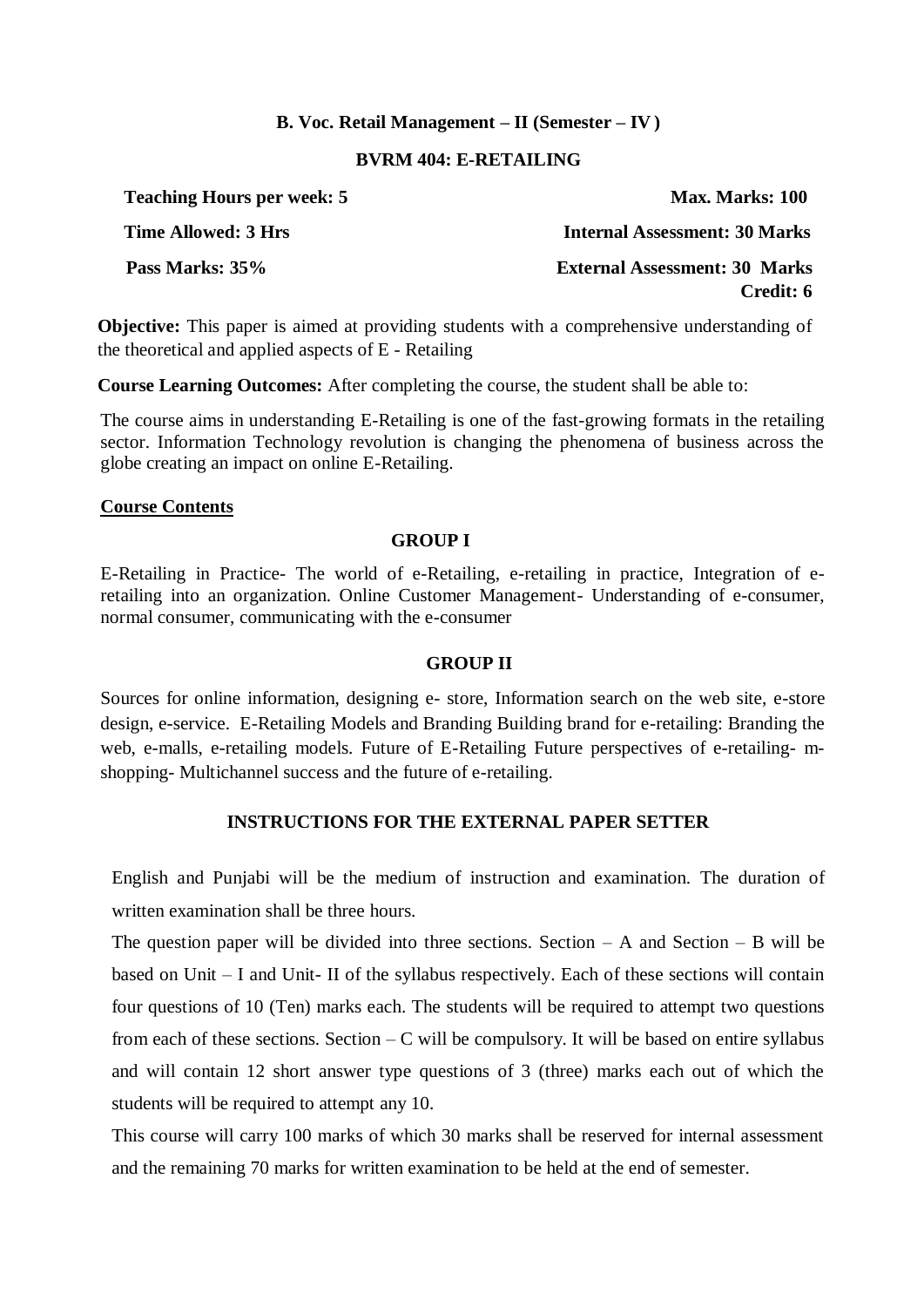### **INSTRUCTIONS FOR THE CANDIDATE**

The internal assessment marks shall be based on factors such as: (a) Mid-term test (12 marks), Written assignments (12 marks), and Attendance and class Participation (06 marks).

Section – A and Section – B will be based on Unit – I and Unit- II of the syllabus respectively. Each of these sections will contain four questions of 10 (Ten) marks each. The students will be required to attempt two questions from each of these sections. Section  $-C$  will be compulsory. It will contain 12 short answer type questions of 3 (three) marks each out of which the students will be required to attempt any 10.

- Charles Dennis, Tino Fenech, and Bell Merrilees, 'E-retailing', Routledge ,2004.
- Khai Sheang Lee, Soo Jiuan Tan, Guan Hua Lim,'E-retailing: understanding and overcoming consumer's perceived purchase risk in Internet shopping, - 2000
- Michael Levy, Barton Weitz, 'Retailing Management',McGrawHill 2011
- Tawfik Jelassi, Albrecht Enders,'Strategies for E-Business: Creating Value Through Electronic and Mobile Commerce-Concepts and Cases',Prentice Hall,2008
- Robin Lewis, Michael Dart, 'The New Rules of Retail: Competing in the World's Toughest Marketplace', 2010.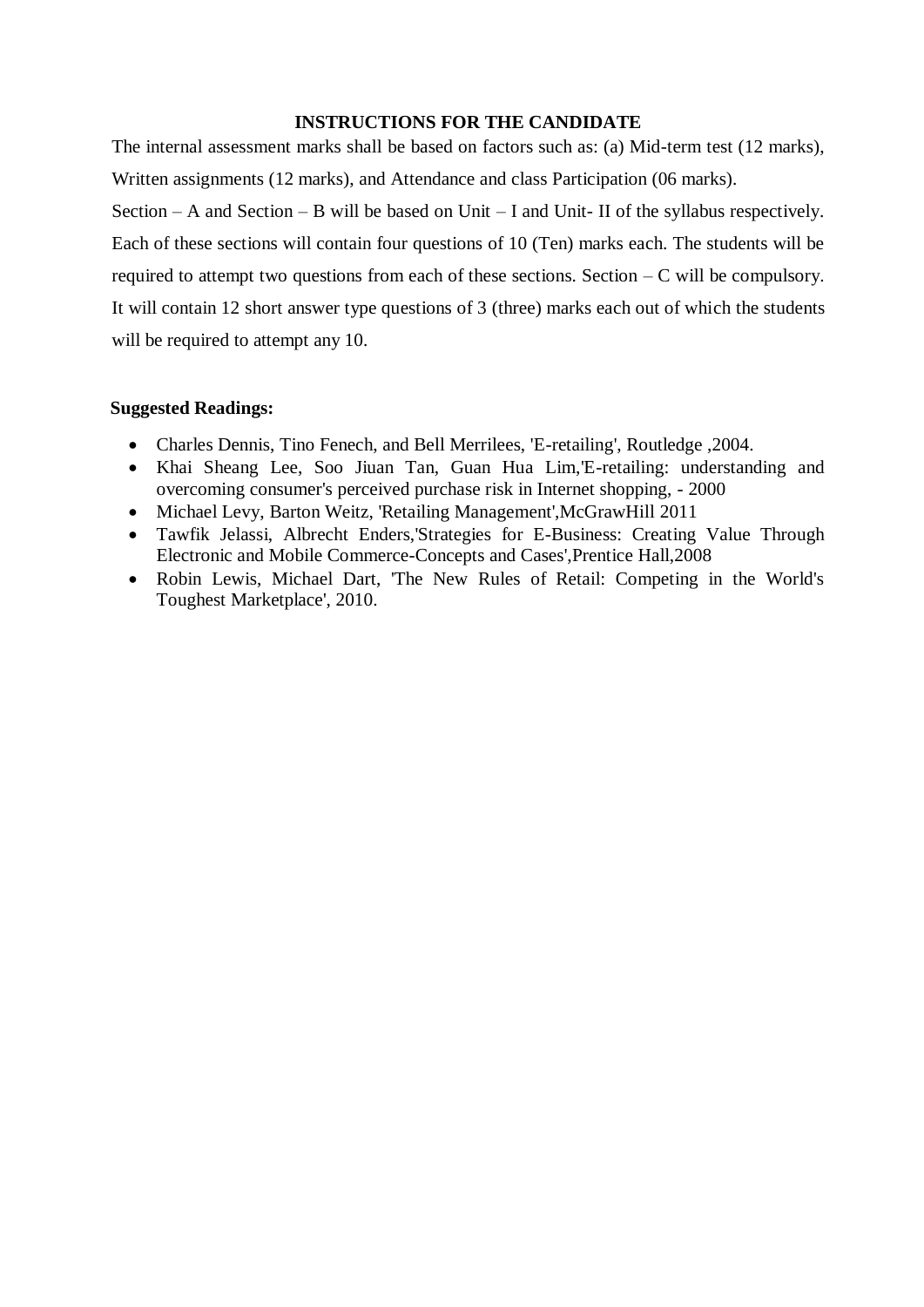### B. Voc. Retail Management – II (Semester - IV)

### **BVRM 405: WORKSHOP ON DEVELOPING A FRANCHISE SYSTEM**

| <b>Teaching Hours per week: 3</b> | Max. Marks: 50                       |
|-----------------------------------|--------------------------------------|
| Time Allowed: 3 Hrs               | <b>Internal Assessment: 50 Marks</b> |
| Pass Marks: 35%                   | Credit: 3                            |

**Objective:** This paper is aimed at providing students with a comprehensive understanding of Workshop on Developing a Franchise System.

**Course Learning Outcomes:** After completing the course, the student shall be able to:

To give an overview to the student to become competent and to understand the mechanism for

excelling to apply marketing in real Developing a Franchise System. This course gives students

the opportunity to develop basic knowledge.

**Course syllabus**: Students will be trained in practical aspects of Retail franchising the learner will be able to identify various opportunities available in the retail franchise. They are required submit written assignments on following aspects of Franchise System.

- Retail franchising strategies
- Modes of franchising and their advantages and disadvantages
- Franchising as strategy
- Retailing and vertical marketing system
- Modes of franchising.
- Financial aspects of a franchise
- Legal aspects of franchising
- Managing franchise relationship

### **INSTRUCTIONS FOR THE CANDIDATE**

- English and Punjabi will be the medium of instruction and examination.
- This course will carry 50 marks which shall be reserved for internal assessment.
- The internal assessment marks shall be based on factors such as: (a) Report (20 marks), Presentation (20 marks), and Attendance and class Participation (10 marks).
- The minimum marks for passing the examination shall be 35 %